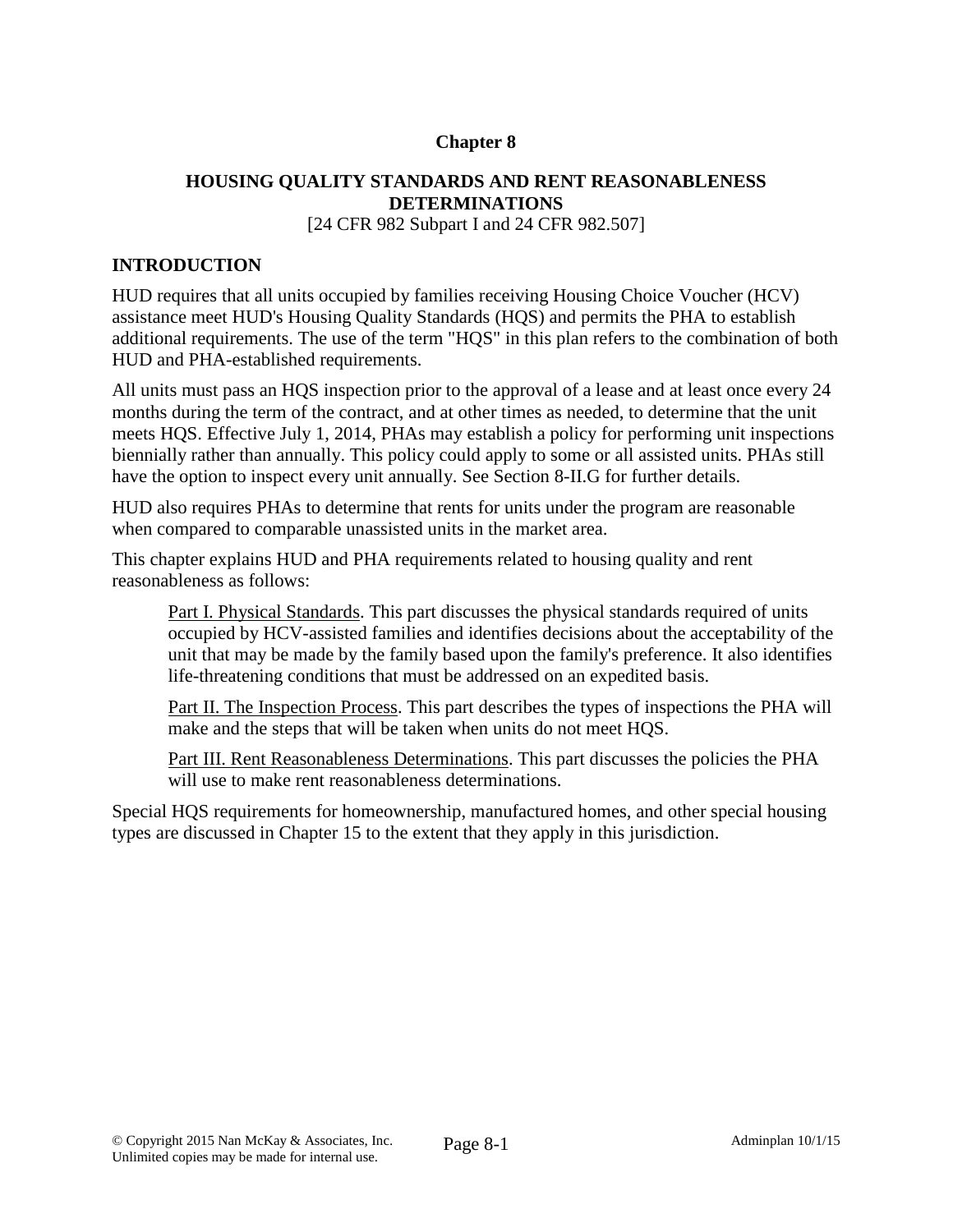# **PART I: PHYSICAL STANDARDS**

# **8-I.A. GENERAL HUD REQUIREMENTS**

# **HUD Performance and Acceptability Standards**

HUD's performance and acceptability standards for HCV-assisted housing are provided in 24 CFR 982.401. These standards cover the following areas:

- **Sanitary facilities**
- Food preparation and refuse disposal
- Space and Security
- Thermal Environment
- Illumination and electricity
- Structure and materials
- **Interior Air Quality**
- Water Supply
- Lead-based paint
- Access
- Site and neighborhood
- Sanitary condition
- **Smoke Detectors**

A summary of HUD performance criteria is provided in Exhibit 8-1. Additional guidance on these requirements is found in the following HUD resources:

- Housing Choice Voucher Guidebook, Chapter 10.
- HUD Housing Inspection Manual for Section 8 Housing
- HUD Inspection Form, form HUD-52580 (3/01) and Inspection Checklist, form HUD-52580-A (9/00)
- HUD Notice 2003-31, Accessibility Notice: Section 504 of the Rehabilitation Act of 1973; the Americans with Disabilities Act of 1990; the Architectural Barriers Act of 1968 and the Fair Housing Act of 1988.

# **Tenant Preference Items**

HUD requires the PHA to enforce minimum HQS but also recognizes that certain judgments about the acceptability of the unit are left to the family. For example, the PHA must ensure that the unit contains the required sanitary facilities, but the family decides whether the cosmetic appearance of the facilities is acceptable. Exhibit 8-2 summarizes those items that are considered tenant preferences.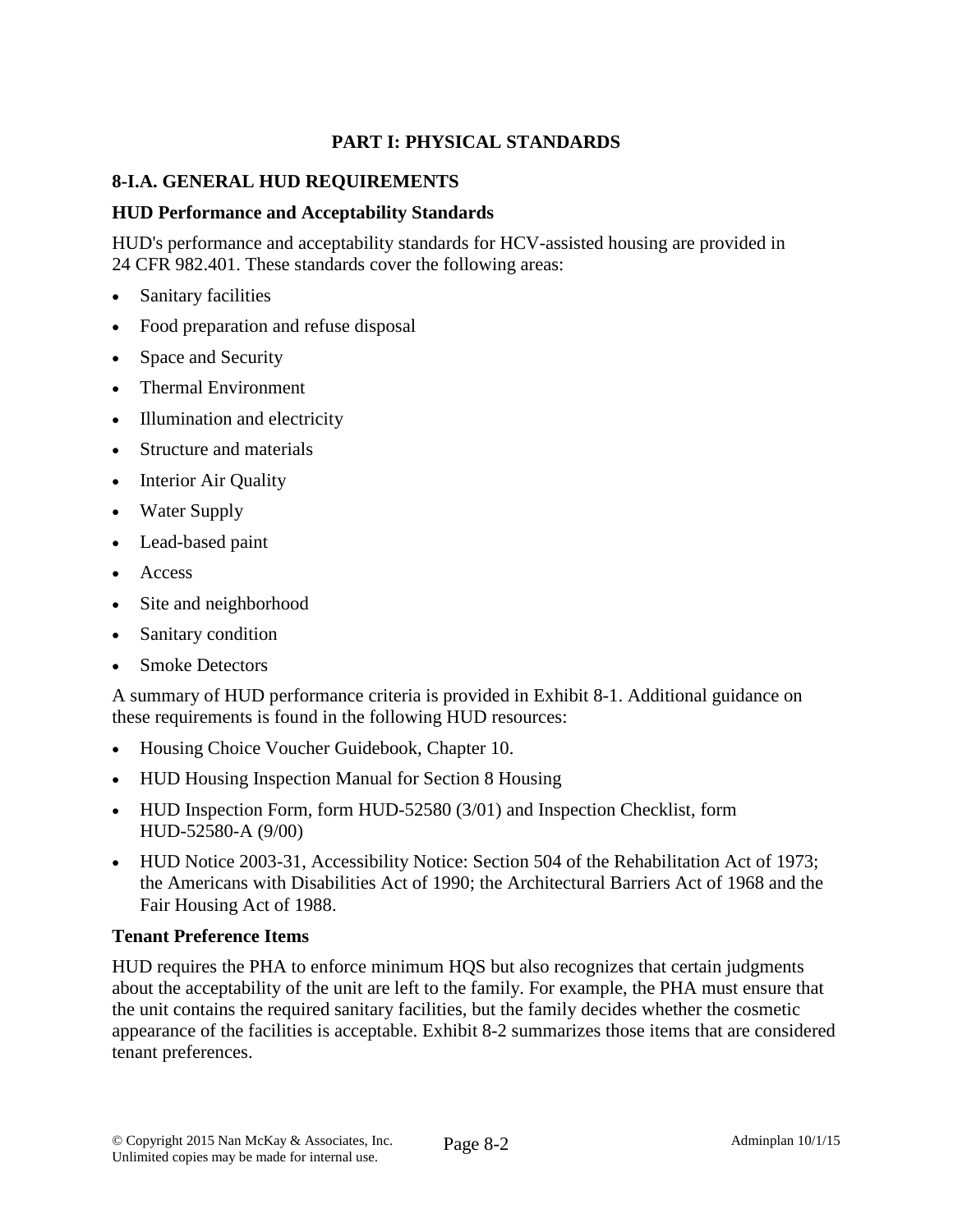# **Modifications to Provide Accessibility**

Under the Fair Housing Act of 1988 an owner must not refuse the request of a family that contains a person with a disability to make necessary and reasonable modifications to the unit. Such modifications are at the family's expense. The owner may require restoration of the unit to its original condition if the modification would interfere with the owner or next occupant's full enjoyment of the premises. The owner may not increase a customarily required security deposit. However, the landlord may negotiate a restoration agreement that requires the family to restore the unit and, if necessary to ensure the likelihood of restoration, may require the tenant to pay a reasonable amount into an interest bearing escrow account over a reasonable period of time. The interest in any such account accrues to the benefit of the tenant. The owner may also require reasonable assurances that the quality of the work will be acceptable and that any required building permits will be obtained. [24 CFR 100.203; Notice 2003-31].

Modifications to units to provide access for a person with a disability must meet all applicable HQS requirements and conform to the design, construction, or alteration of facilities contained in the UFAS and the ADA Accessibility Guidelines (ADAAG) [28 CFR 35.151(c) and Notice 2003-31] See Chapter 2 of this plan for additional information on reasonable accommodations for persons with disabilities.

# PHA Policy

Any owner that intends to negotiate a restoration agreement or require an escrow account must submit the agreement(s) to the PHA for review.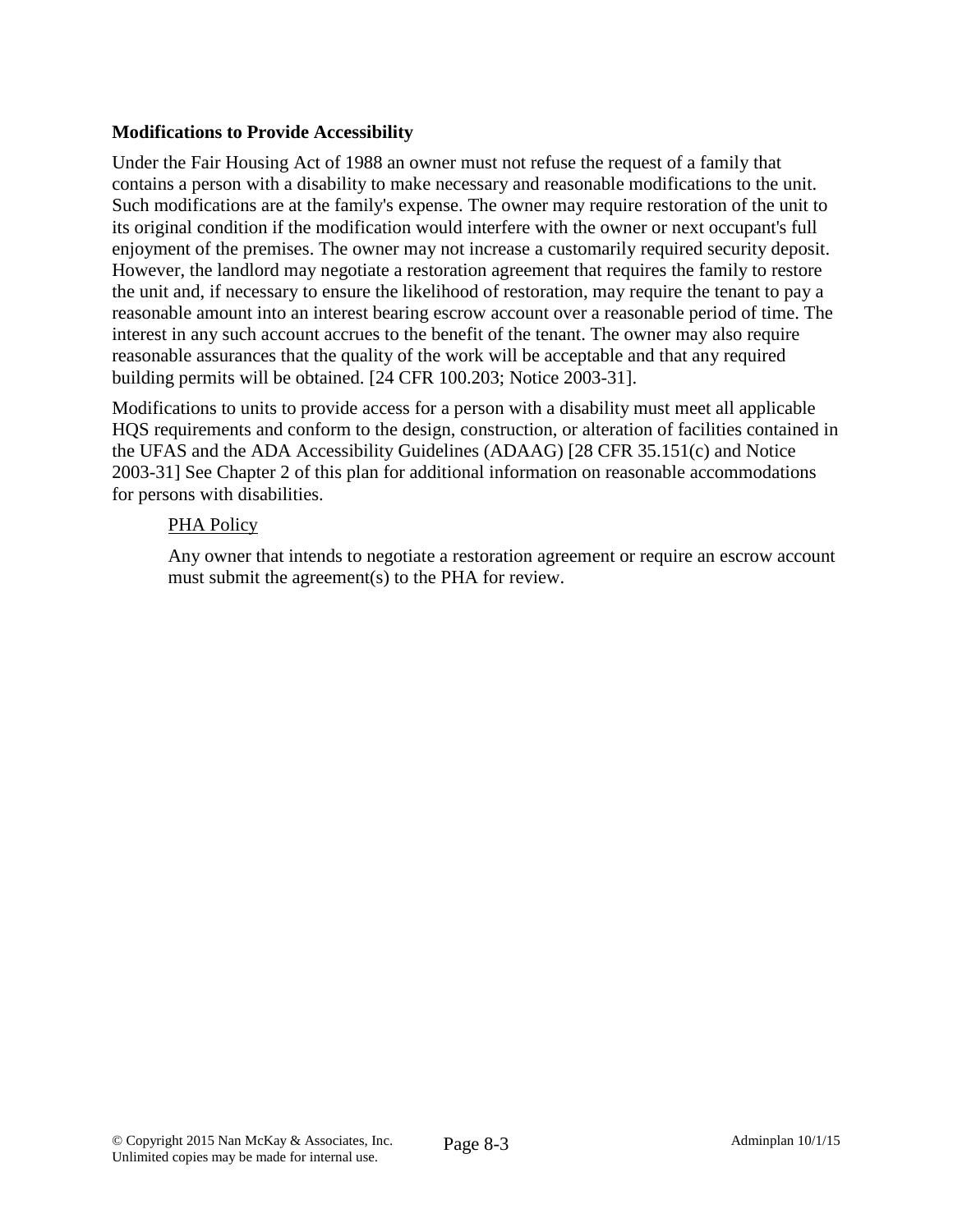# **8-I.B. ADDITIONAL LOCAL REQUIREMENTS**

The PHA may impose variations to the HQS as long as the additional criteria are not likely to adversely affect the health or safety of participant families or severely restrict housing choices for families. HUD approval is required for variations to the HQS. HUD approval is not required if the variations are clarifications of HUD's acceptability criteria or performance standards [24 CFR 982.401(a)(4)].

# **Thermal Environment [HCV GB p.10-7]**

The PHA must define a "healthy living environment" for the local climate. This may be done by establishing a temperature that the heating system must be capable of maintaining, that is appropriate for the local climate.

# PHA Policy

The heating system must be capable of maintaining an interior temperature of 67 degrees Fahrenheit between October 1 and May 1.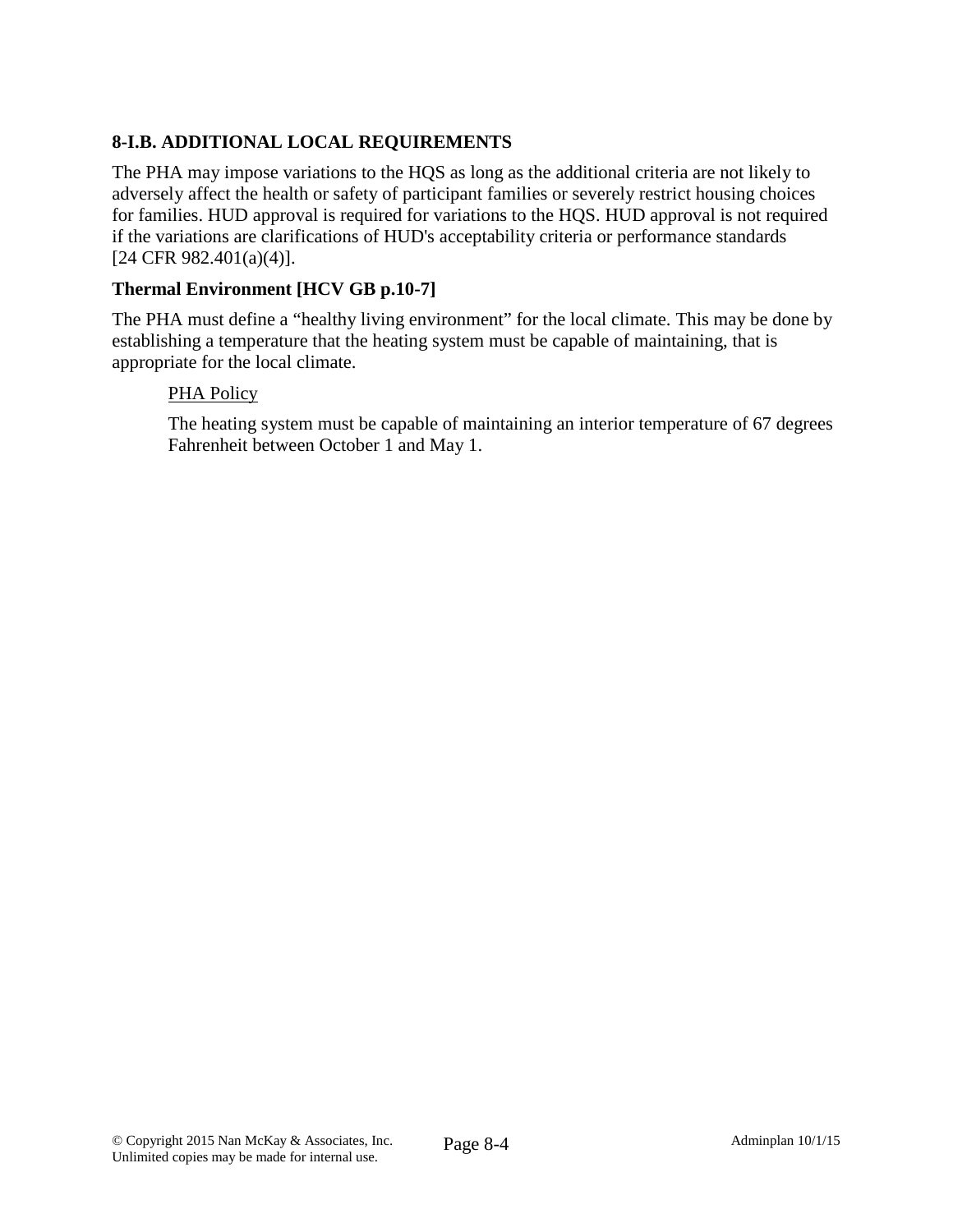# **Clarifications of HUD Requirements**

### **PHA Policy**

As permitted by HUD, the PHA has adopted the following specific requirements that elaborate on HUD standards.

The units must pass Kansas City, Kansas Unified Government Rental Inspection and must maintain a valid U.G. rental license.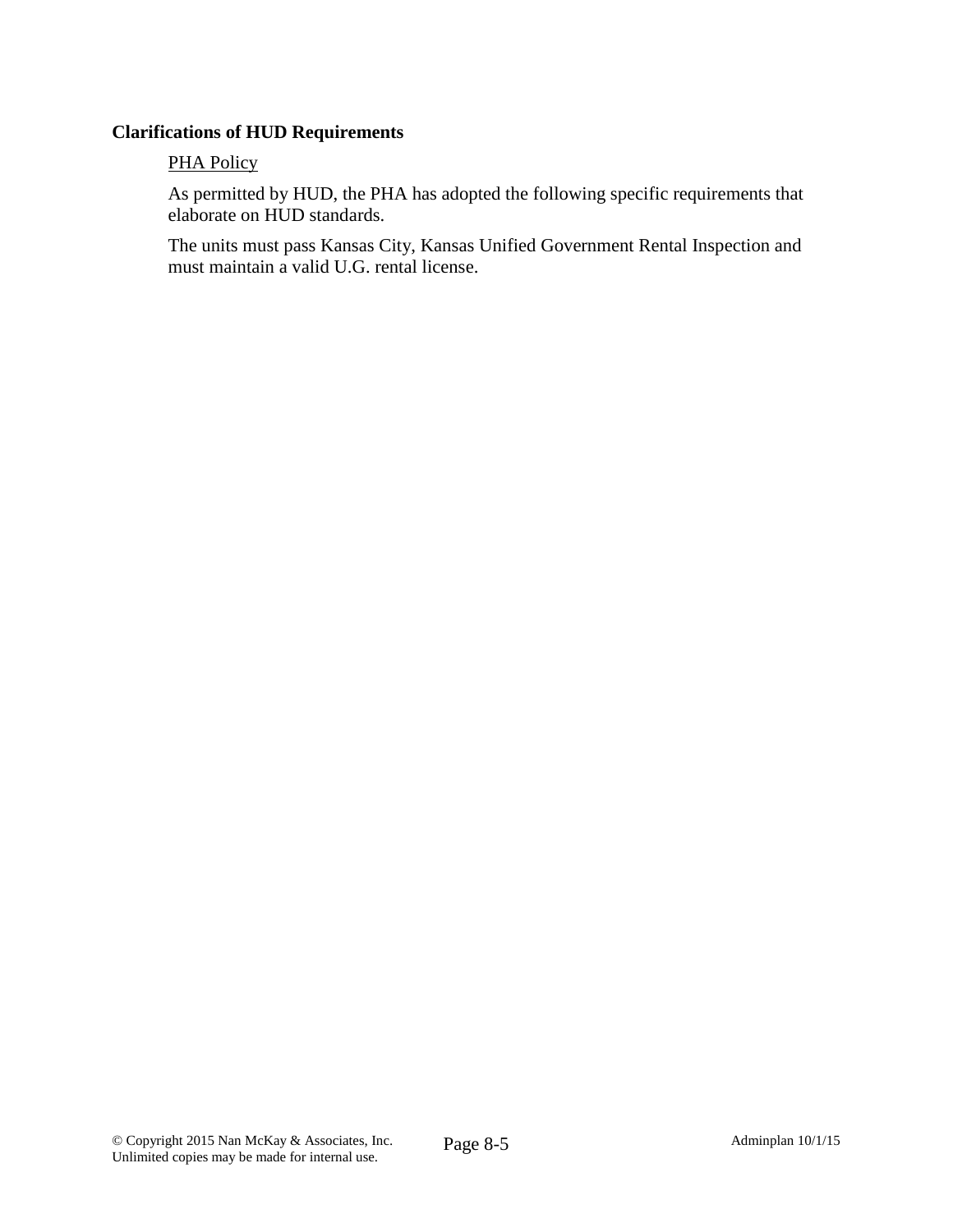# **8-I.C. LIFE-THREATENING CONDITIONS [24 CFR 982.404(a)]**

HUD requires the PHA to define life-threatening conditions and to notify the owner or the family (whichever is responsible) of the corrections required. The responsible party must correct lifethreatening conditions within 24 hours of PHA notification.

# PHA Policy

The following are considered life-threatening conditions:

Any condition that jeopardizes the security of the unit

Major plumbing leaks or flooding, waterlogged ceiling or floor in imminent danger of falling

Natural or LP gas or fuel oil leaks

Any electrical problem or condition that could result in shock or fire

Absence of a working heating system when outside temperature is below 60 degrees Fahrenheit.

Utilities not in service, including no running hot water

Conditions that present the imminent possibility of injury

Obstacles that prevent safe entrance or exit from the unit

Absence of a functioning toilet in the unit

Inoperable smoke detectors

If an owner fails to correct life-threatening conditions as required by the PHA, the PHA will enforce the HQS in accordance with HUD requirements. See 8-II-G.

If a family fails to correct a family-caused life-threatening condition as required by the PHA, the PHA will enforce the family obligations. See 8-II.H.

The owner will be required to repair an inoperable smoke detector unless the PHA determines that the family has intentionally disconnected it (by removing batteries or other means). In this case, the family will be required to repair the smoke detector within 24 hours.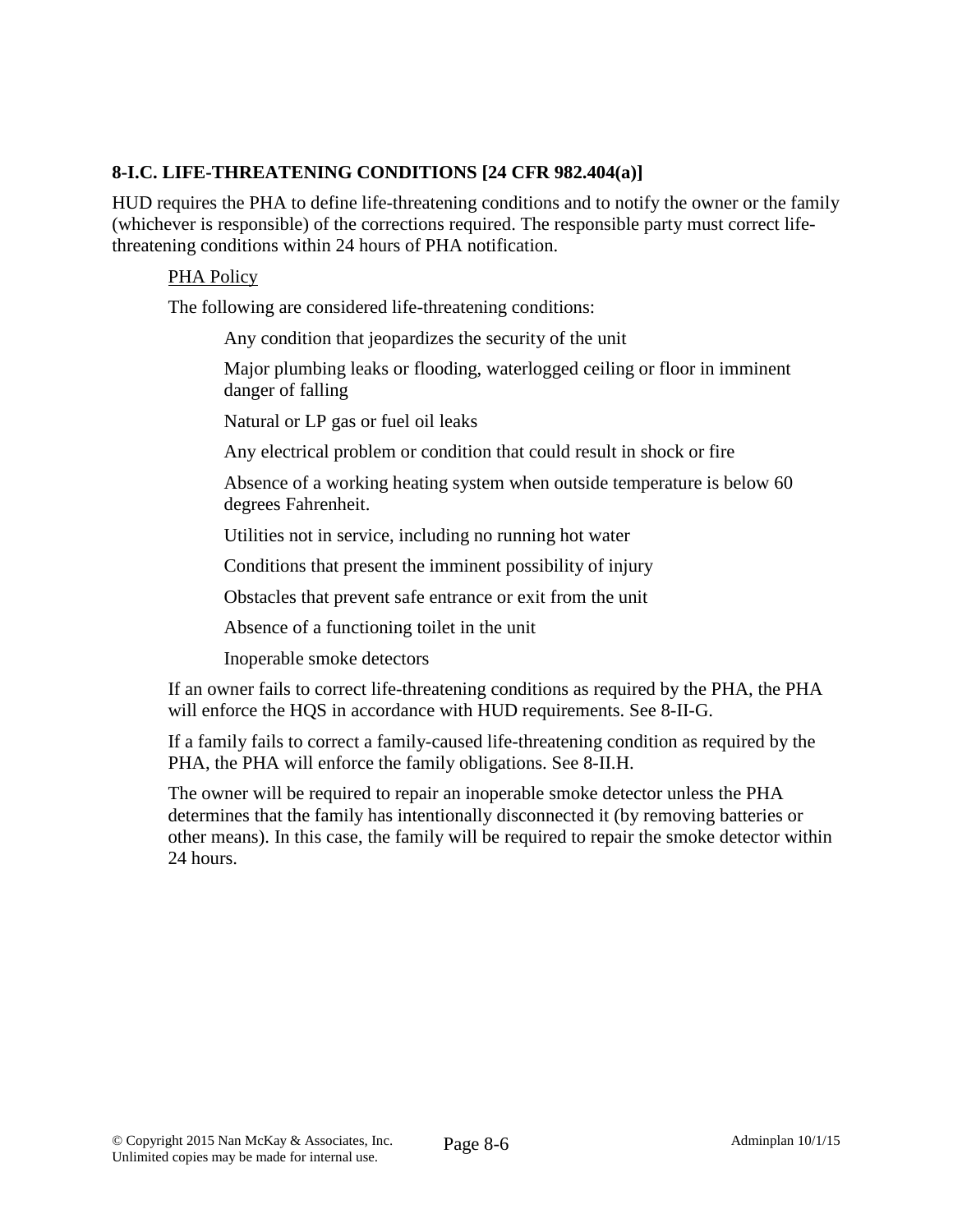# **8-I.D. OWNER AND FAMILY RESPONSIBILITIES [24 CFR 982.404]**

# **Family Responsibilities**

The family is responsible for correcting the following HQS deficiencies:

- Tenant-paid utilities not in service
- Failure to provide or maintain appliances owned by the family
- Damage to the unit or premises caused by a household member or guest beyond normal wear and tear that results in a breach of the HQS. "Normal wear and tear" is defined as items which could not be charged against the tenant's security deposit under state law or court practice.

# **Owner Responsibilities**

The owner is responsible for all HQS violations not listed as a family responsibility above, even if the violation is caused by the family's living habits (e.g., vermin infestation). However, if the family's actions constitute a serious or repeated lease violation the owner may take legal action to evict the family.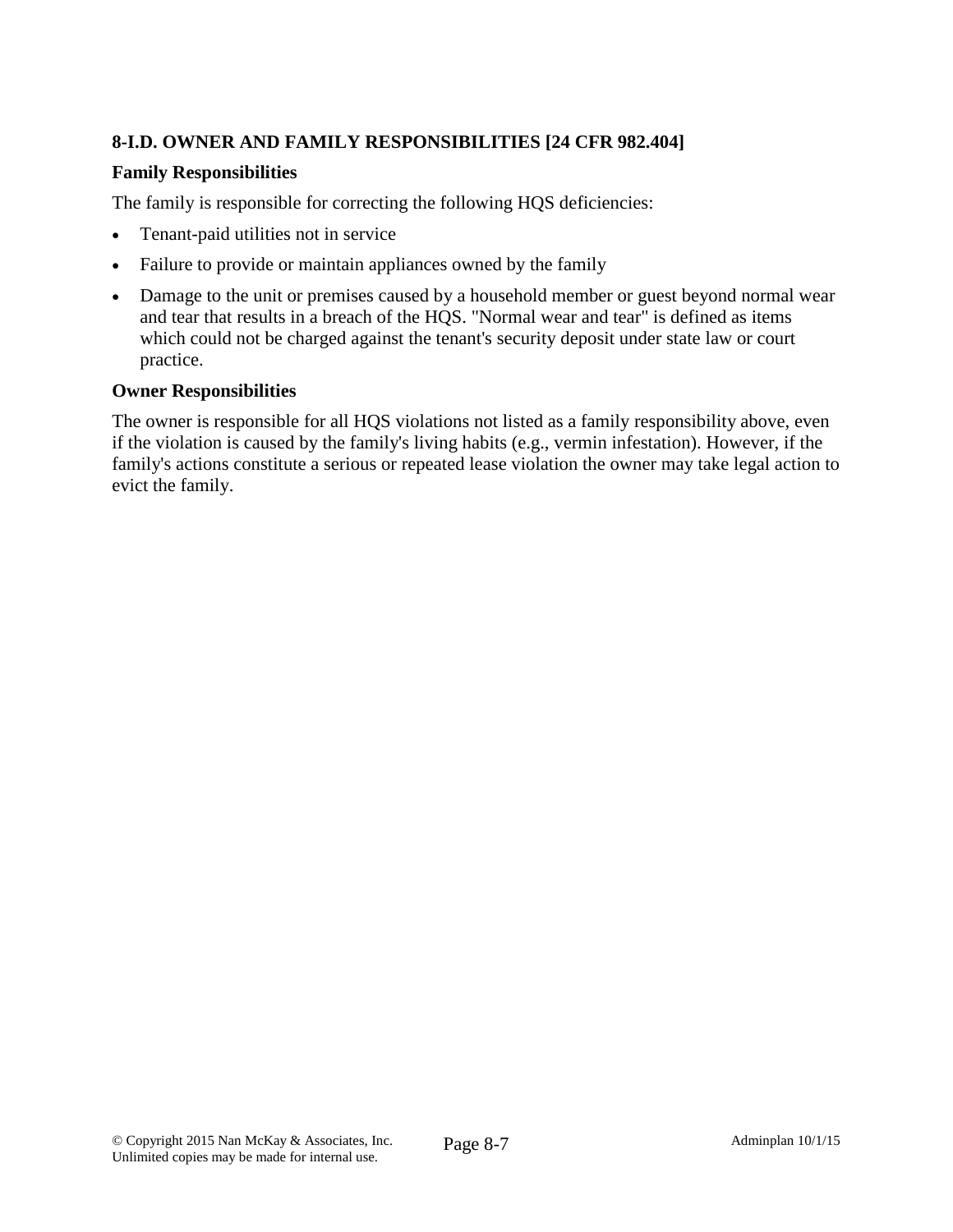# **8-I.E. SPECIAL REQUIREMENTS FOR CHILDREN WITH ENVIRONMENTAL INTERVENTION BLOOD LEAD LEVEL [24 CFR 35.1225]**

If a PHA is notified by a public health department or other medical health care provider, or verifies information from a source other than a public health department or medical health care provider, that a child of less than 6 years of age, living in an HCV-assisted unit has been identified as having an environmental intervention blood lead level, the PHA must complete a risk assessment of the dwelling unit. The risk assessment must be completed in accordance with program requirements, and the result of the risk assessment must be immediately provided to the owner of the dwelling unit. In cases where the public health department has already completed an evaluation of the unit, this information must be provided to the owner.

Within 30 days after receiving the risk assessment report from the PHA, or the evaluation from the public health department, the owner is required to complete the reduction of identified leadbased paint hazards in accordance with the lead-based paint regulations [24 CFR 35.1325 and 35.1330]. If the owner does not complete the "hazard reduction" as required, the dwelling unit is in violation of HQS and the PHA will take action in accordance with Section 8-II.G.

PHA reporting requirements, and data collection and record keeping responsibilities related to children with an environmental intervention blood lead level are discussed in Chapter 16.

# **8-I.F. VIOLATION OF HQS SPACE STANDARDS [24 CFR 982.401, 24 CFR 982.403]**

A dwelling unit must:

- Provide adequate space and security for the family
- Have at least one bedroom or living/sleeping room for each two persons

A unit that does not meet these HQS space standards is defined as *overcrowded*.

A living room may be used as sleeping (bedroom) space, but no more than two persons may occupy the space [HCV GB p. 10-6]. A bedroom or living/sleeping room must have at least:

- One window
- Two electrical outlets in proper operating condition (permanent overhead or wall-mounted light fixtures may count as one of the required electrical outlets)

If the PHA determines that a unit is overcrowded because of an increase in family size or a change in family composition, the PHA must issue the family a new voucher, and the family and PHA must try to find an acceptable unit as soon as possible. If an acceptable unit is available for rental by the family, the PHA must terminate the HAP contract in accordance with its terms.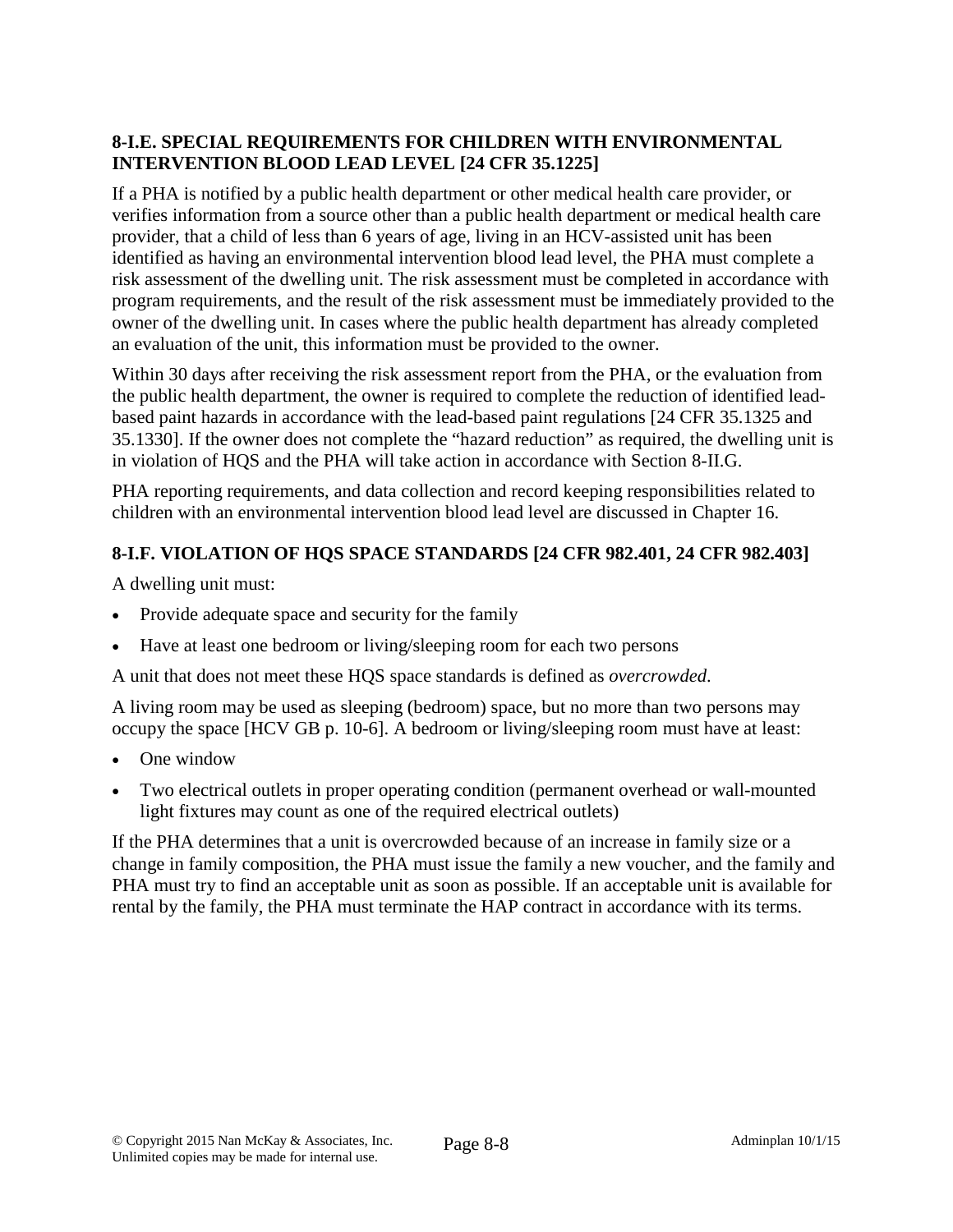# **PART II: THE INSPECTION PROCESS**

# **8-II.A. OVERVIEW [24 CFR 982.405]**

# **Types of Inspections**

The PHA conducts the following types of inspections as needed. Each type of inspection is discussed in the paragraphs that follow.

- *Initial Inspections*. The PHA conducts initial inspections in response to a request from the family to approve a unit for participation in the HCV program. The unit must pass the HQS inspection on or before the effective date of the HAP Contract.
- *Annual/Biennial Inspections*. HUD requires the PHA to inspect each unit under lease at least annually or biennially, depending on PHA policy, to confirm that the unit still meets HQS. The inspection may be conducted in conjunction with the family's annual reexamination but also may be conducted separately.
- *Special Inspections.* A special inspection may be requested by the owner, the family, or a third party as a result of problems identified with a unit between annual inspections.
- *Quality Control Inspections.* HUD requires that a sample of units be inspected by a supervisor or other qualified individual to evaluate the work of the inspector(s) and to ensure that inspections are performed in compliance with the HQS.

# **Inspection of PHA-Owned Units [24 CFR 982.352(b)]**

The PHA must obtain the services of an independent entity to perform all HQS inspections in cases where an HCV family is receiving assistance in a PHA-owned unit. A PHA-owned unit is defined as a unit that is owned by the PHA that administers the assistance under the consolidated ACC (including a unit owned by an entity substantially controlled by the PHA). The independent agency must communicate the results of each inspection to the family and the PHA. The independent agency must be approved by HUD, and may be the unit of general local government for the PHA jurisdiction (unless the PHA is itself the unit of general local government or an agency of such government).

# **Inspection Costs**

The PHA may not charge the family or owner for unit inspections or reinspections [24 CFR 982.405(e)]. In the case of inspections of PHA-owned units, the PHA may compensate the independent agency from ongoing administrative fee for inspections performed. The PHA and the independent agency may not charge the family any fee or charge for the inspection [24 CFR.982.352(b)].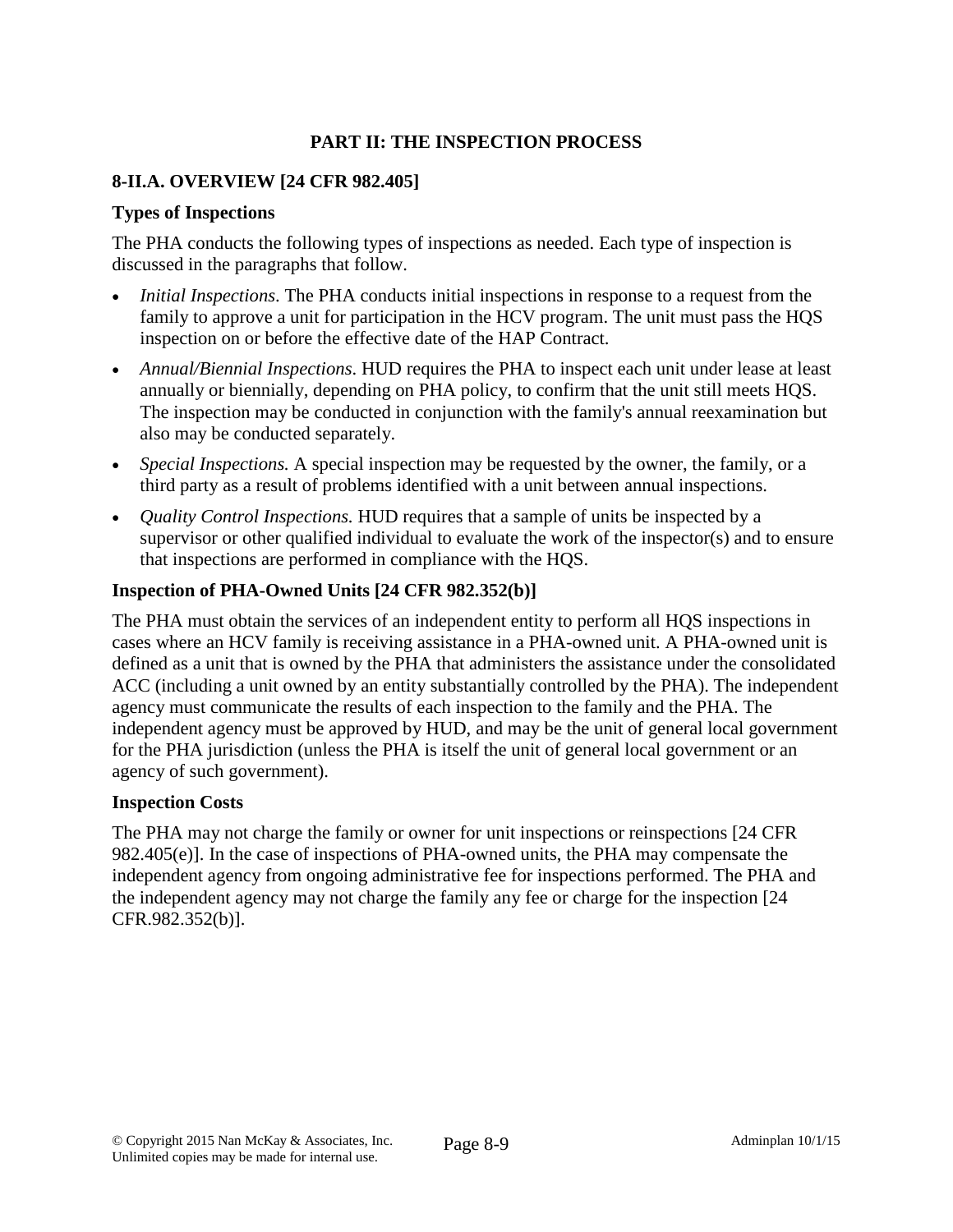# **Notice and Scheduling**

The family must allow the PHA to inspect the unit at reasonable times with reasonable notice [24 CFR 982.551(d)].

# PHA Policy

Both the family and the owner will be given reasonable notice of all inspections. Except in the case of a life-threatening emergency, reasonable notice is considered to be not less than 48 hours. Inspections may be scheduled between 8:00 a.m. and 7:00 p.m. Generally inspections will be conducted on business days only. In the case of a life-threatening emergency, the PHA will give as much notice as possible, given the nature of the emergency.

# **Owner and Family Inspection Attendance**

HUD permits the PHA to set policy regarding family and owner presence at the time of inspection [HCV GB p. 10-27].

# PHA Policy

When a family occupies the unit at the time of inspection an adult, 18 or older, must be present for the inspection. The presence of the owner or the owner's representative is encouraged but is not required.

At initial inspection of a vacant unit, the PHA will inspect the unit in the presence of the owner or owner's representative. The presence of a family representative is permitted, but is not required.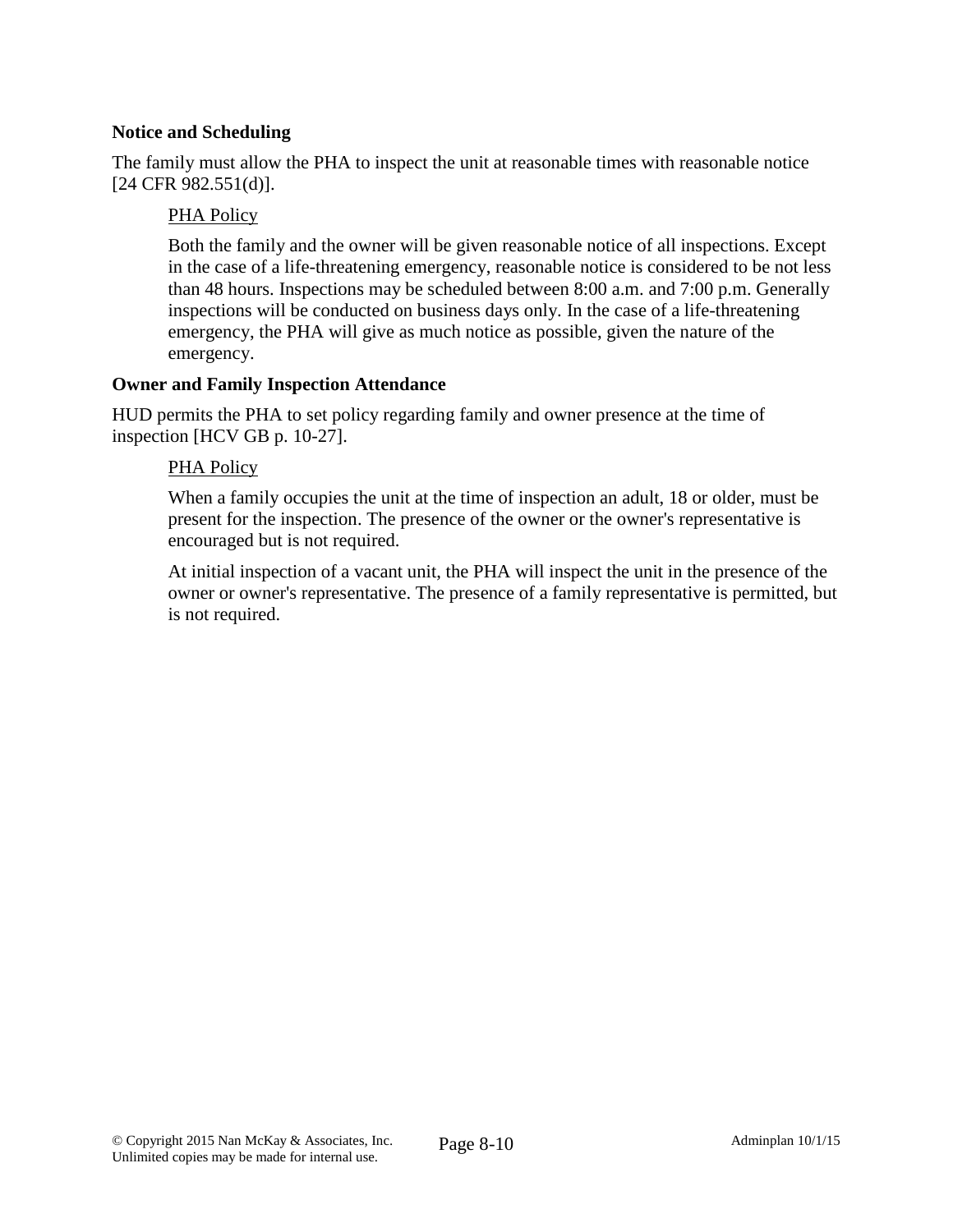# **8-II.B. INITIAL HQS INSPECTION [24 CFR 982.401(a)]**

### **Timing of Initial Inspections**

HUD requires the unit to pass HQS before the effective date of the lease and HAP Contract. HUD requires PHAs with fewer than 1,250 budgeted units to complete the initial inspection, determine whether the unit satisfies HQS, and notify the owner and the family of the determination within 15 days of submission of the Request for Tenancy Approval (RTA). For PHAs with 1,250 or more budgeted units, to the extent practicable such inspection and determination must be completed within 15 days. The 15-day period is suspended for any period during which the unit is not available for inspection [982.305(b)(2)].

### PHA Policy

The PHA will complete the initial inspection, determine whether the unit satisfies HQS, and notify the owner and the family of the determination within 30 days of submission of the Request for Tenancy Approval (RTA).

### **Inspection Results and Reinspections**

### PHA Policy

If any HQS violations are identified, the owner will be notified of the deficiencies and be given a time frame to correct them. If requested by the owner, the time frame for correcting the deficiencies may be extended by the PHA for good cause. The PHA will reinspect the unit within 10 business days of the date the owner notifies the PHA that the required corrections have been made.

If the time period for correcting the deficiencies (or any PHA-approved extension) has elapsed, or the unit fails HQS at the time of the reinspection, the PHA will notify the owner and the family that the unit has been rejected and that the family must search for another unit. The PHA may agree to conduct a second reinspection, for good cause, at the request of the family and owner.

Following a failed reinspection, the family may submit a new Request for Tenancy Approval after the owner has made repairs, if they are unable to locate another suitable unit.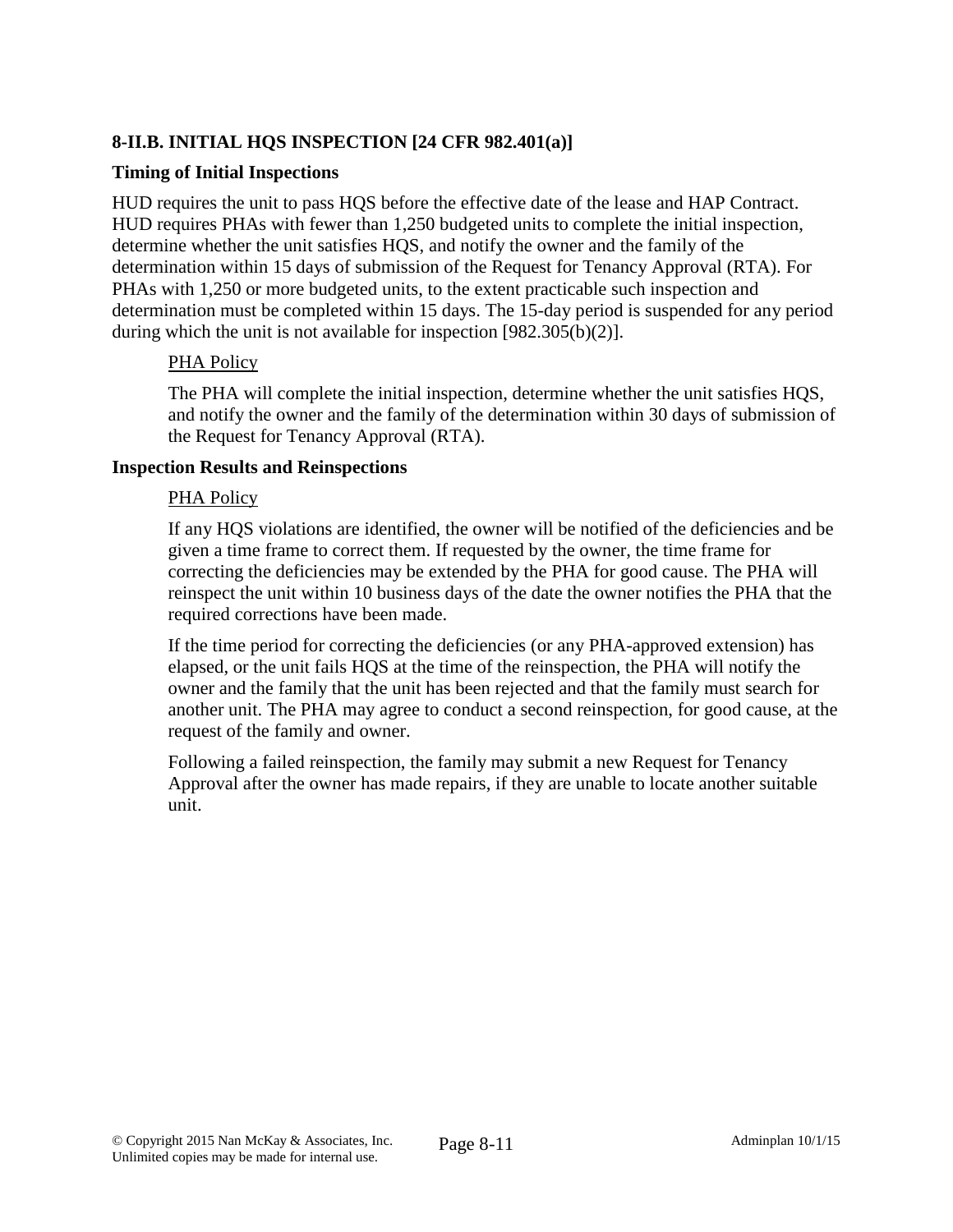# **Utilities**

Generally, at initial lease-up the owner is responsible for demonstrating that all utilities are in working order including those utilities that the family will be responsible for paying.

# PHA Policy

If utility service is not available for testing at the time of the initial inspection, the PHA will allow the utilities to be placed in service after the unit has met all other HQS requirements. The PHA will reinspect the unit to confirm that utilities are operational before the HAP contract is executed by the PHA.

# **Appliances**

### PHA Policy

If the family is responsible for supplying the stove and/or refrigerator, the PHA will allow the stove and refrigerator to be placed in the unit after the unit has met all other HQS requirements. The required appliances must be in place before the HAP contract is executed by the PHA. The PHA will execute the HAP contract based upon a certification from the family that the appliances have been installed and are working. A confirmatory inspection will be scheduled within 30 days of HAP contract approval.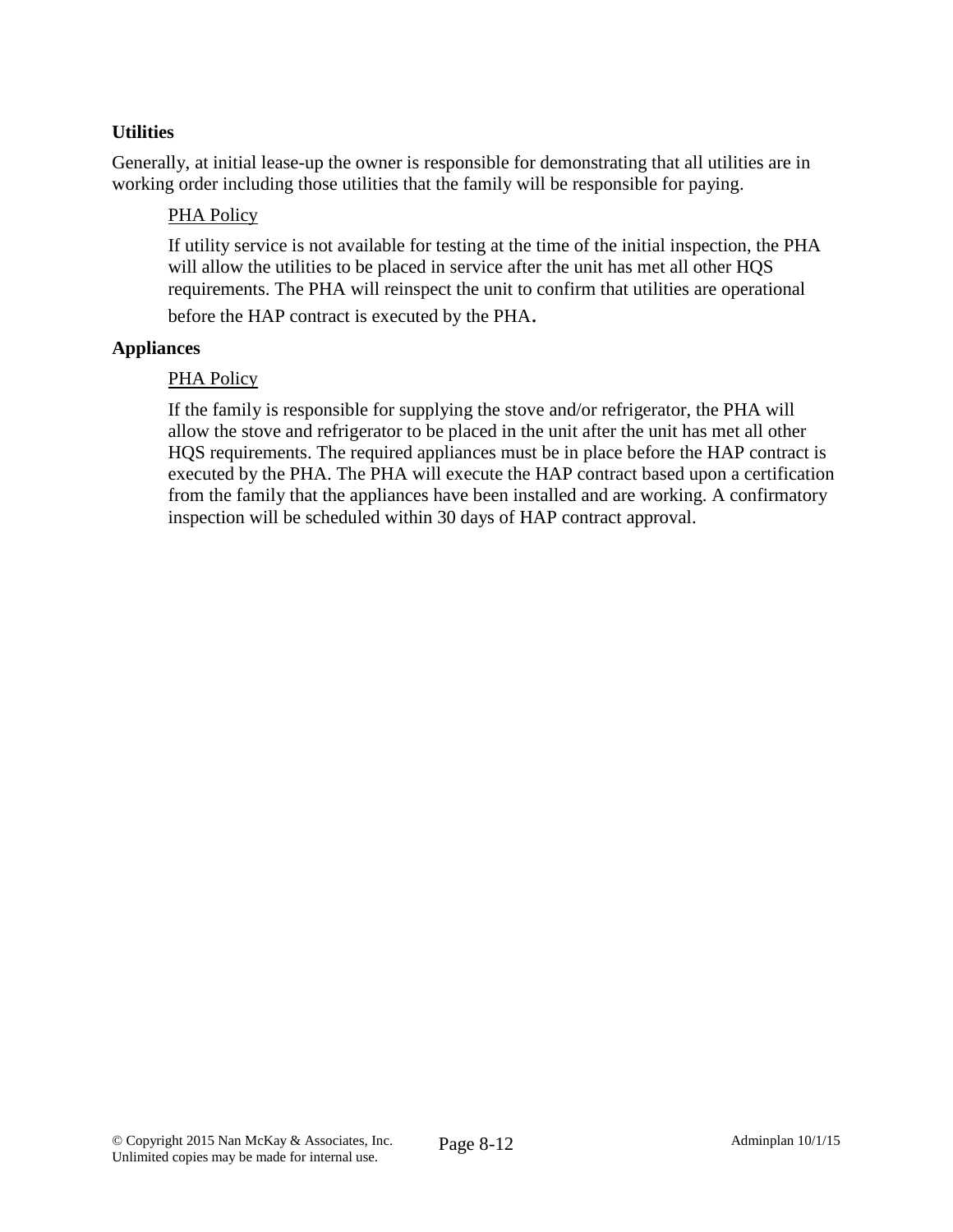# **8-II.C. ANNUAL/BIENNIAL HQS INSPECTIONS [FR Notice 6/25/14]**

# PHA Policy

Each unit under HAP contract must be inspected within 12 months of the last full HQS inspection.

The PHA will accept the results of inspections performed by HUD or for other housing programs such as HOME or LIHTC.

# **Scheduling the Inspection**

# PHA Policy

If an adult, 18 or older, cannot be present on the scheduled date, the family should request that the PHA reschedule the inspection. The PHA and family will agree on a new inspection date that generally should take place within 5 business days of the originallyscheduled date. The PHA may schedule an inspection more than 5 business days after the original date for good cause.

If the family misses the first scheduled appointment without requesting a new inspection date, the PHA will automatically schedule a second inspection. If the family misses two scheduled inspections without PHA approval, the PHA will consider the family to have violated its obligation to make the unit available for inspection. This may result in termination of the family's assistance in accordance with Chapter 12.

# **8-II.D. SPECIAL INSPECTIONS [HCV GB, p. 10-30]**

The PHA will conduct a special inspection if the owner, family, or another source reports HQS violations in the unit. If the reported condition is not life-threatening (i.e., the PHA would require the owner to make the repair within no more than 30 calendar days), then the PHA must inspect the unit within 15 days of when the PHA received the complaint.

# PHA Policy

During a special inspection, the PHA generally will inspect only those deficiencies that were reported. However, the inspector will record any additional HQS deficiencies that are observed and will require the responsible party to make the necessary repairs.

If the annual inspection has been scheduled or is due within 90 days of the date the special inspection is scheduled the PHA may elect to conduct a full annual inspection.

# **8-II.E. QUALITY CONTROL INSPECTIONS [24 CFR 982.405(b); HCV GB, p. 10-32]**

HUD requires a PHA supervisor or other qualified person to conduct quality control inspections of a sample of units to ensure that each inspector is conducting accurate and complete inspections and that there is consistency in the application of the HQS.

The unit sample must include only units that have been inspected within the preceding 3 months. The selected sample will include (1) each type of inspection (initial, annual, and special), (2) inspections completed by each inspector, and (3) units from a cross-section of neighborhoods.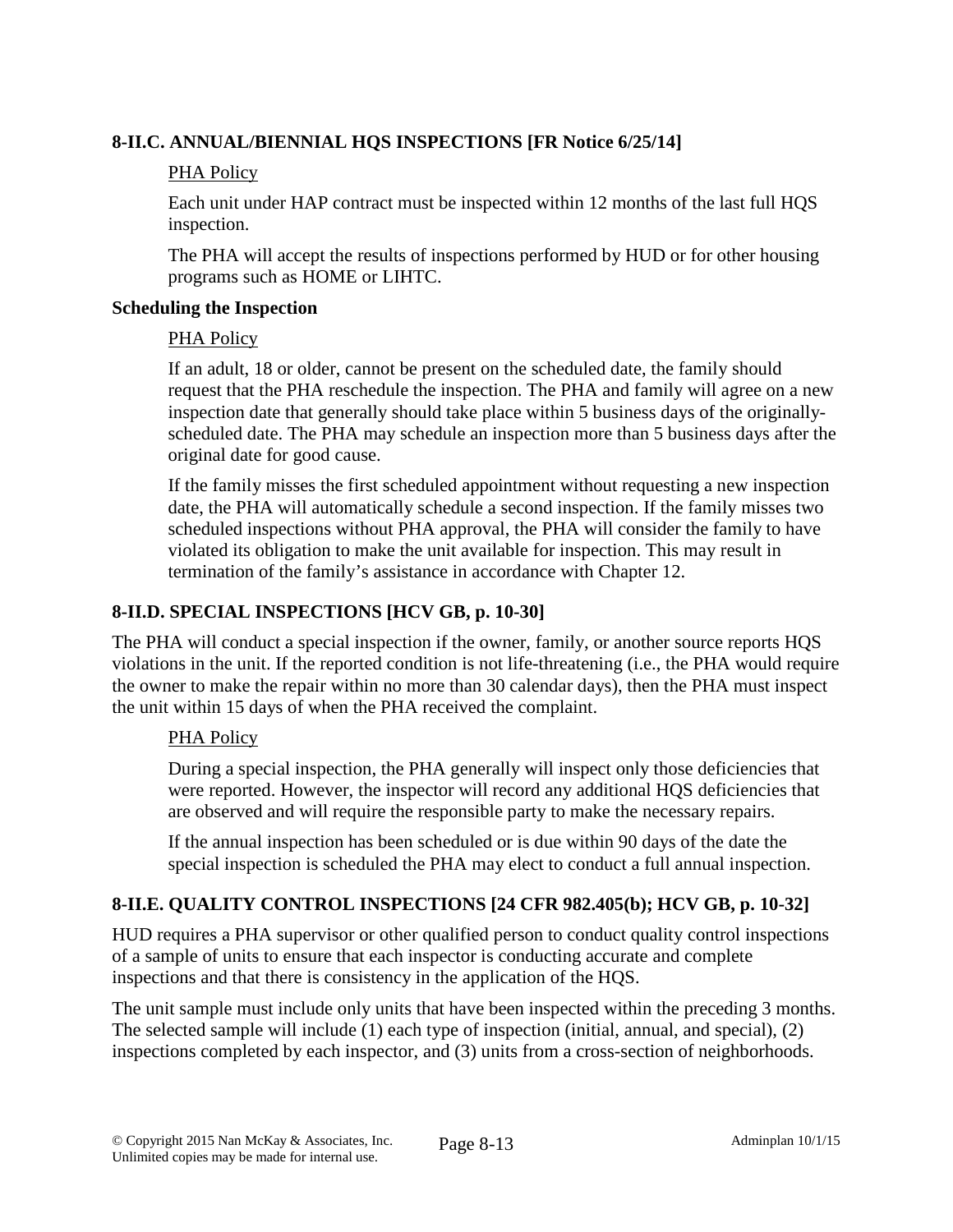# **8-II.F. INSPECTION RESULTS AND REINSPECTIONS FOR UNITS UNDER HAP CONTRACT**

### **Notification of Corrective Actions**

The owner and the family will be notified in writing of the results of all inspections. When an inspection identifies HQS failures, the PHA will determine (1) whether or not the failure is a lifethreatening condition and (2) whether the family or owner is responsible.

### PHA Policy

When life-threatening conditions are identified, the PHA will immediately notify both parties by telephone, facsimile, or email. The notice will specify who is responsible for correcting the violation. The corrective actions must be taken within 24 hours of the PHA's notice.

When failures that are not life-threatening are identified, the PHA will send the owner and the family a written notification of the inspection results within 5 business days of the inspection. The written notice will specify who is responsible for correcting the violation, and the time frame within which the failure must be corrected. Generally not more than 30 days will be allowed for the correction.

The notice of inspection results will inform the owner that if life-threatening conditions are not corrected within 24 hours, and non-life threatening conditions are not corrected within the specified time frame (or any PHA-approved extension), the owner's HAP will be abated in accordance with PHA policy (see 8-II.G.). Likewise, in the case of family caused deficiencies, the notice will inform the family that if corrections are not made within the specified time frame (or any PHA-approved extension, if applicable) the family's assistance will be terminated in accordance with PHA policy (see Chapter 12).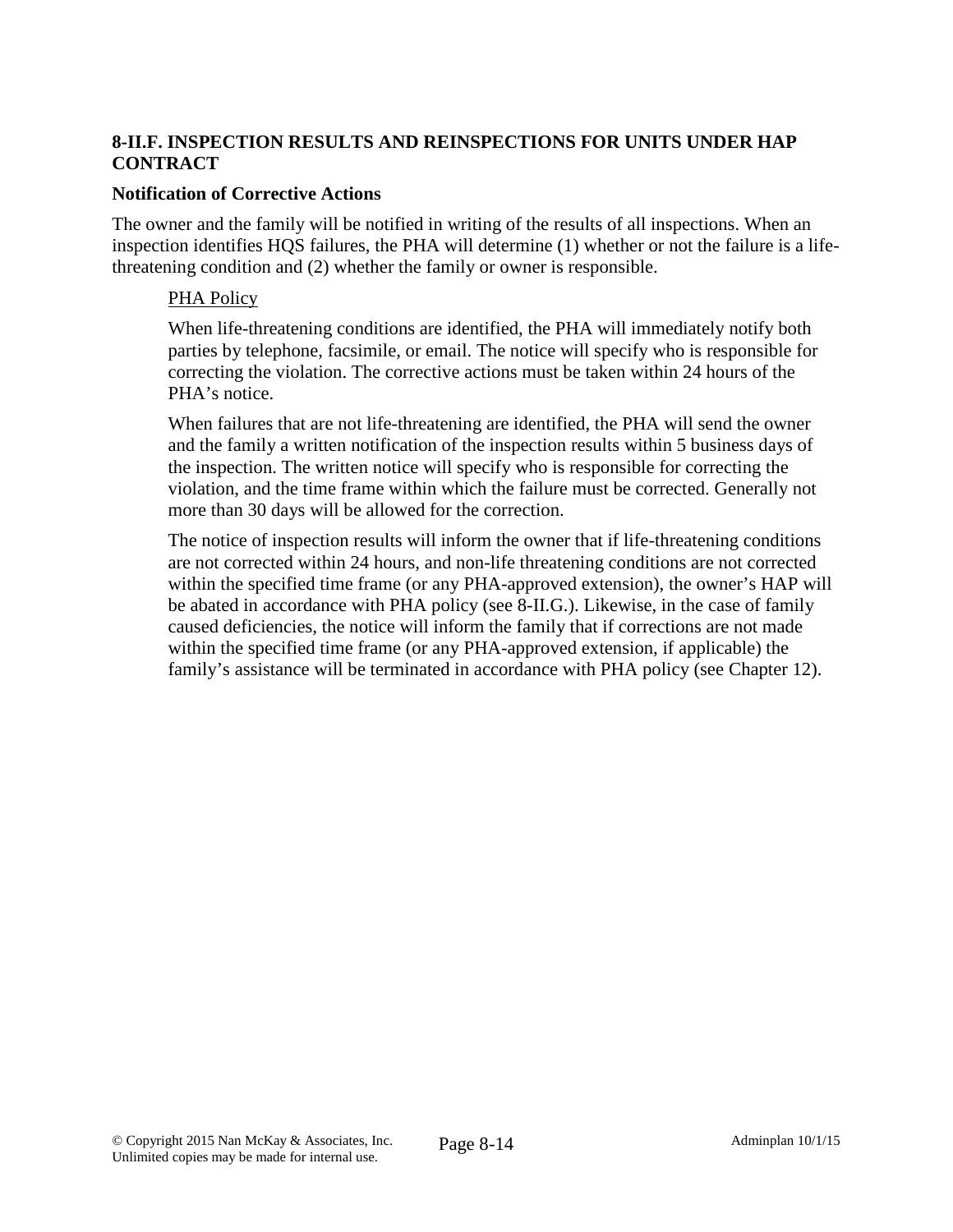# **Extensions**

For conditions that are life-threatening, the PHA cannot grant an extension to the 24 hour corrective action period. For conditions that are not life-threatening, the PHA may grant an exception to the required time frames for correcting the violation, if the PHA determines that an extension is appropriate [24 CFR 982.404].

### PHA Policy

Extensions will be granted in cases where the PHA has determined that the owner has made a good faith effort to correct the deficiencies and is unable to for reasons beyond the owner's control. Reasons may include, but are not limited to:

A repair cannot be completed because required parts or services are not available.

A repair cannot be completed because of weather conditions.

A reasonable accommodation is needed because the family includes a person with disabilities.

The length of the extension will be determined on a case by case basis, but will not exceed 60 days, except in the case of delays caused by weather conditions. In the case of weather conditions, extensions may be continued until the weather has improved sufficiently to make repairs possible. The necessary repairs must be made within 15 calendar days, once the weather conditions have subsided.

#### **Reinspections**

#### PHA Policy

The PHA will conduct a reinspection immediately following the end of the corrective period, or any PHA approved extension.

The family and owner will be given reasonable notice of the reinspection appointment. If the deficiencies have not been corrected by the time of the reinspection, the PHA will send a notice of abatement to the owner, or in the case of family caused violations, a notice of termination to the family, in accordance with PHA policies. If the PHA is unable to gain entry to the unit in order to conduct the scheduled reinspection, the PHA will consider the family to have violated its obligation to make the unit available for inspection. This may result in termination of the family's assistance in accordance with Chapter 12.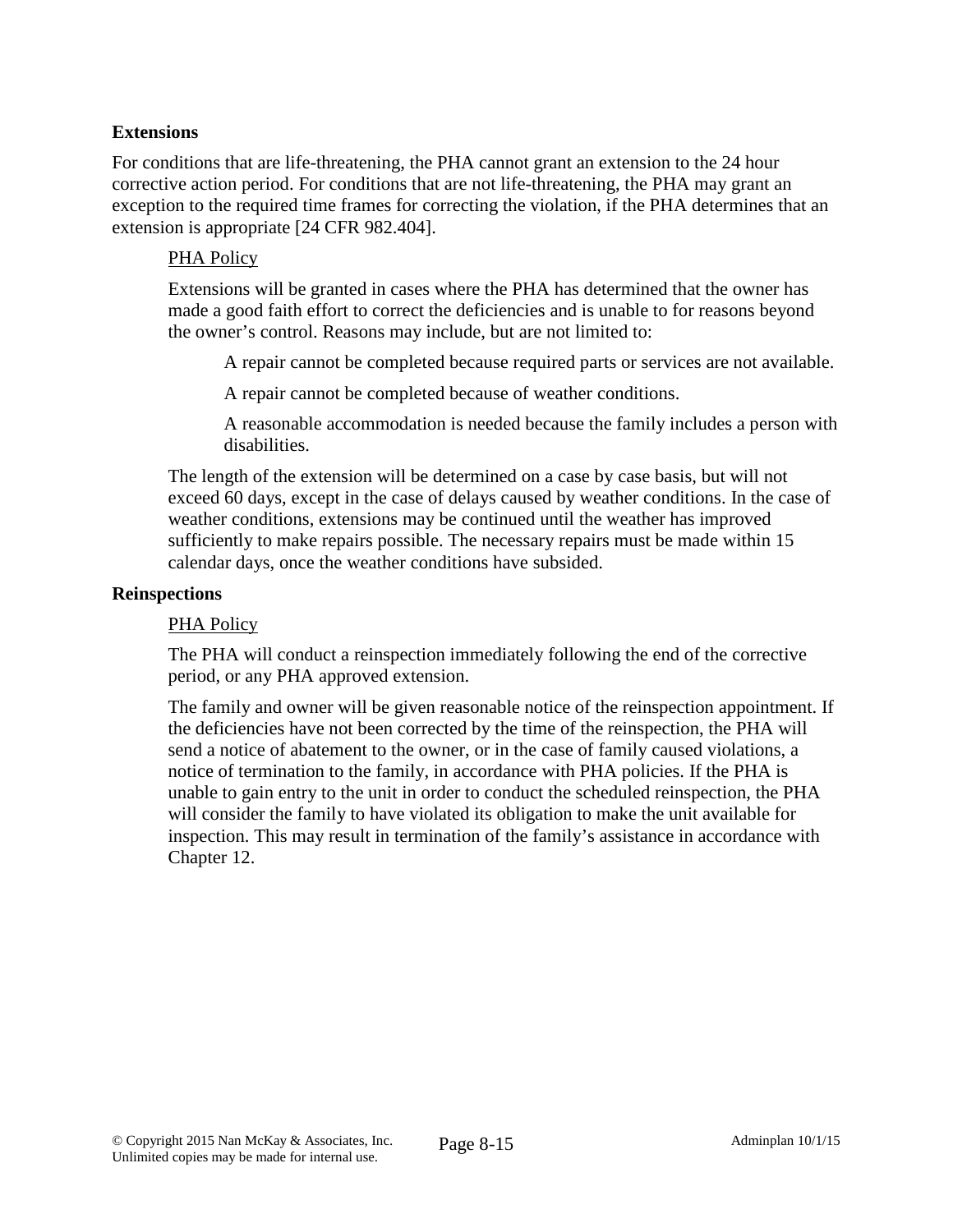# **8-II.G. ENFORCING OWNER COMPLIANCE**

If the owner fails to maintain the dwelling unit in accordance with HQS, the PHA must take prompt and vigorous action to enforce the owner obligations.

# **HAP Abatement**

If an owner fails to correct HQS deficiencies by the time specified by the PHA, HUD requires the PHA to abate housing assistance payments no later than the first of the month following the specified correction period (including any approved extension) [24 CFR 985.3(f)]. No retroactive payments will be made to the owner for the period of time the rent was abated. Owner rents are not abated as a result of HQS failures that are the family's responsibility.

# PHA Policy

The PHA will make all HAP abatements effective the first of the month following the expiration of the PHA specified correction period (including any extension).

The PHA will inspect abated units within 10 business days of the owner's notification that the work has been completed. Payment will resume effective on the day the unit passes inspection.

During any abatement period the family continues to be responsible for its share of the rent. The owner must not seek payment from the family for abated amounts and may not use the abatement as cause for eviction.

# **HAP Contract Termination**

The PHA must decide how long any abatement period will continue before the HAP contract will be terminated. The PHA should not terminate the contract until the family finds another unit, provided the family does so in a reasonable time [HCV GB p. 10-29] and must give the owner reasonable notice of the termination. The PHA will issue a voucher to permit the family to move to another unit as described in Chapter 10.

# PHA Policy

The maximum length of time that HAP may be abated is 90 days. However, if the owner completes corrections and notifies the PHA before the termination date of the HAP contract, the PHA may rescind the termination notice if (1) the family still resides in the unit and wishes to remain in the unit and (2) the unit passes inspection.

Reasonable notice of HAP contract termination by the PHA is 30 days.

# **8-II.H. ENFORCING FAMILY COMPLIANCE WITH HQS [24 CFR 982.404(b)]**

Families are responsible for correcting any HQS violations listed in paragraph 8.I.D. If the family fails to correct a violation within the period allowed by the PHA (and any extensions), the PHA will terminate the family's assistance, according to the policies described in Chapter 12.

If the owner carries out a repair for which the family is responsible under the lease, the owner may bill the family for the cost of the repair.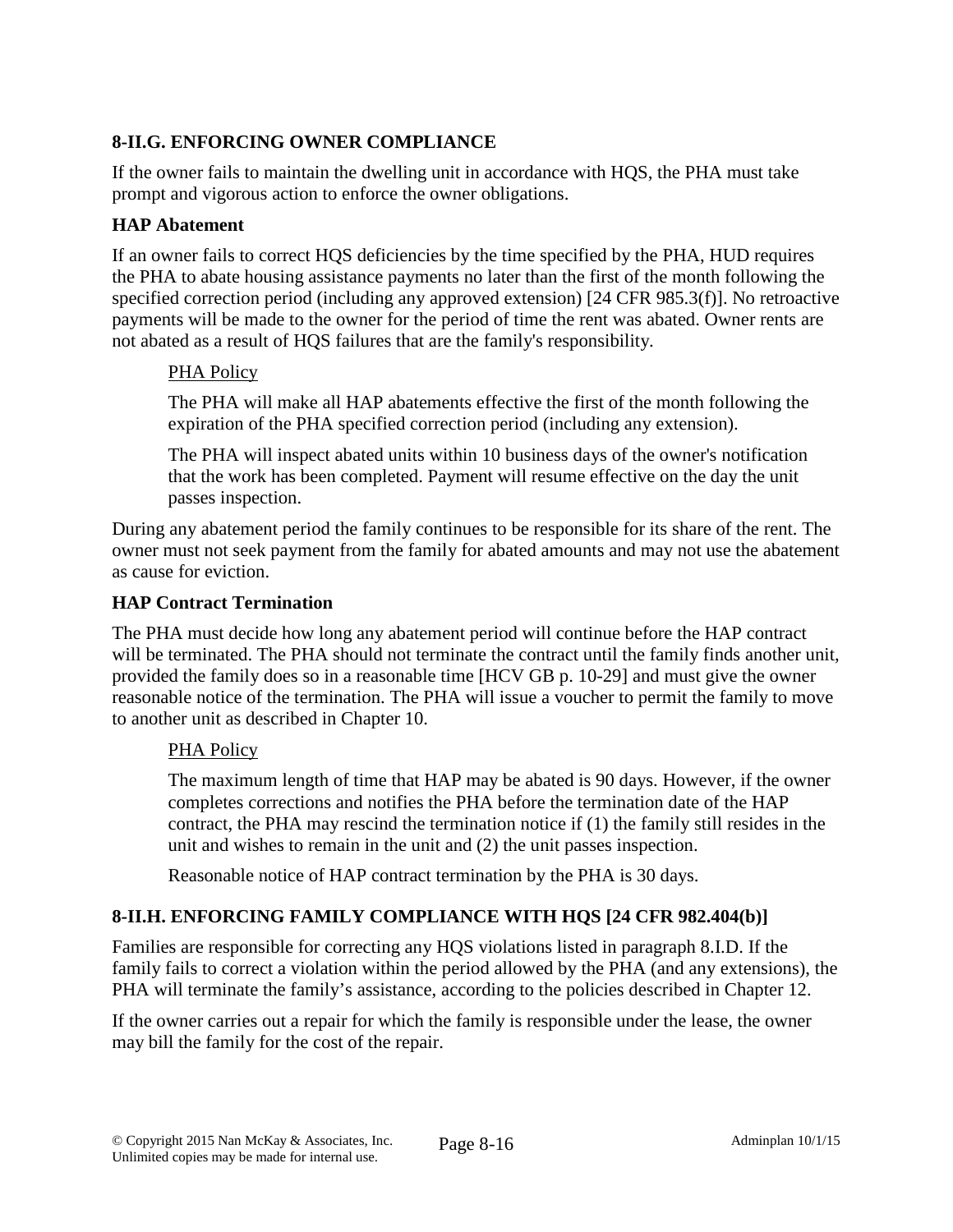# **PART III: RENT REASONABLENESS [24 CFR 982.507]**

# **8-III.A. OVERVIEW**

Except in the case of certain LIHTC- and HOME-assisted units, no HAP contract can be approved until the PHA has determined that the rent for the unit is reasonable. The purpose of the rent reasonableness test is to ensure that a fair rent is paid for each unit rented under the HCV program.

HUD regulations define a reasonable rent as one that does not exceed the rent charged for comparable, unassisted units in the same market area. HUD also requires that owners not charge more for assisted units than for comparable units on the premises. This part explains the method used to determine whether a unit's rent is reasonable.

# **PHA-Owned Units [24 CFR 982.352(b)]**

In cases where an HCV family is receiving assistance in a PHA-owned unit, the PHA must obtain the services of an independent entity to determine rent reasonableness in accordance with program requirements, and to assist the family in negotiating the contract rent when the family requests assistance. A PHA-owned unit is defined as a unit that is owned by the PHA that administers the assistance under the consolidated ACC (including a unit owned by an entity substantially controlled by the PHA). The independent agency must communicate the results of the rent reasonableness determination to the family and the PHA. The independent agency must be approved by HUD, and may be the unit of general local government for the PHA jurisdiction (unless the PHA is itself the unit of general local government or an agency of such government).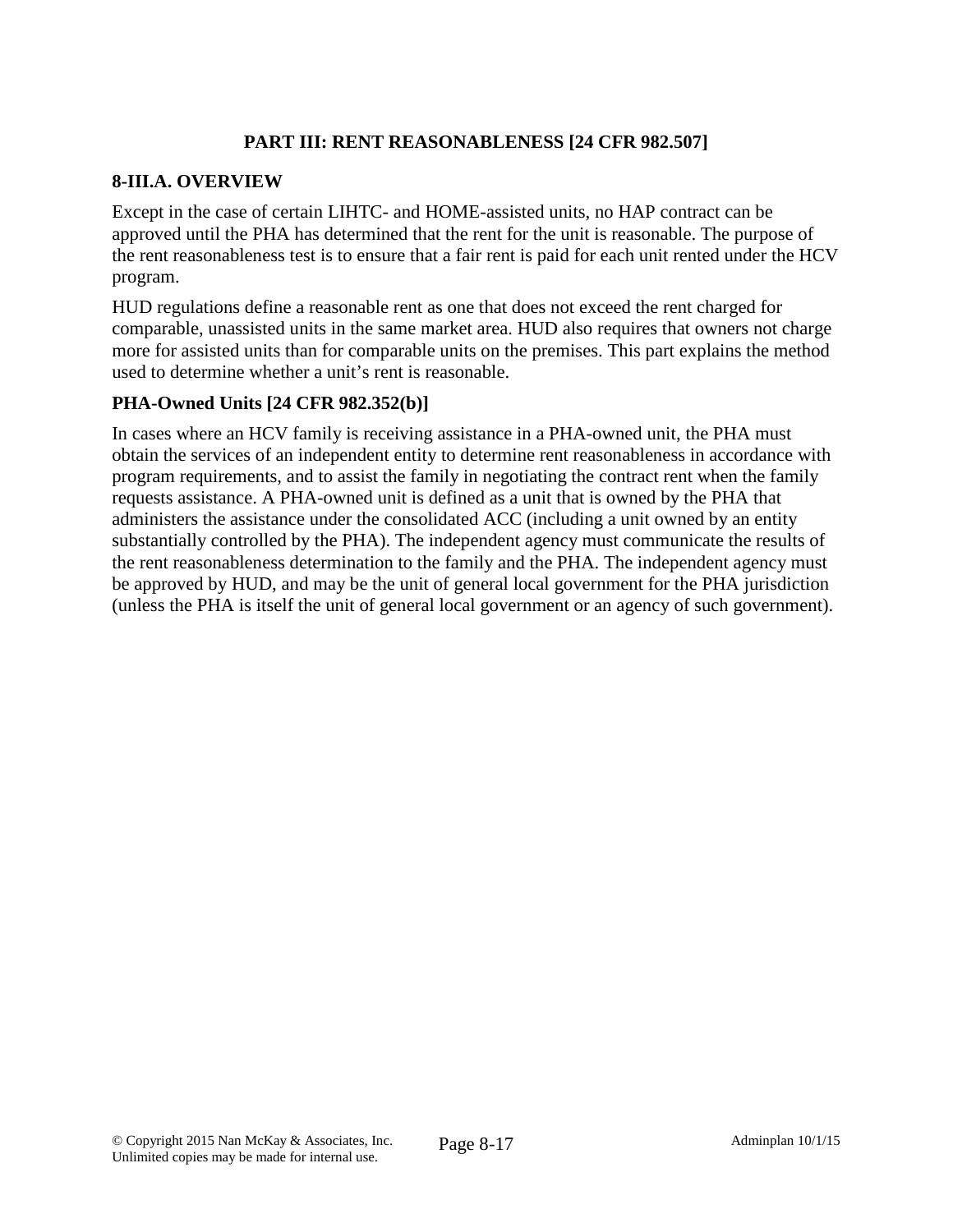# **8-III.B. WHEN RENT REASONABLENESS DETERMINATIONS ARE REQUIRED**

### **Owner-Initiated Rent Determinations**

The PHA must make a rent reasonableness determination at initial occupancy and whenever the owner requests a rent adjustment.

The owner and family first negotiate the rent for a unit. The PHA (or independent agency in the case of PHA-owned units) will assist the family with the negotiations upon request. At initial occupancy the PHA must determine whether the proposed rent is reasonable before a HAP Contract is signed. The owner must not change the rent during the initial lease term. Subsequent requests for rent adjustments must be consistent with the lease between the owner and the family. Rent increases will not be approved unless any failed items identified by the most recent HQS inspection have been corrected.

# PHA Policy

After the initial occupancy period, the owner may request a rent adjustment in accordance with the owner's lease. For rent increase requests after initial lease-up, the PHA may request owners to provide information about the rents charged for other units on the premises, if the premises include more than 4 units. In evaluating the proposed rents in comparison to other units on the premises the PHA will consider unit size and length of tenancy in the other units.

The PHA will determine whether the requested increase is reasonable within 10 business days of receiving the request from the owner. The owner will be notified of the determination in writing.

All rents adjustments will be effective the first of the month following 60 days after the PHA's receipt of the owner's request or on the date specified by the owner, whichever is later.

# **PHA- and HUD-Initiated Rent Reasonableness Determinations**

HUD requires the PHA to make a determination of rent reasonableness (even if the owner has not requested a change) if there is a 5 percent decrease in the Fair Market Rent that goes into effect at least 60 days before the contract anniversary date. HUD also may direct the PHA to make a determination at any other time. The PHA may decide that a new determination of rent reasonableness is needed at any time.

# PHA Policy

In addition to the instances described above, the PHA will make a determination of rent reasonableness at any time after the initial occupancy period if: (1) the PHA determines that the initial rent reasonableness determination was in error or (2) the PHA determines that the information provided by the owner about the unit or other units on the same premises was incorrect.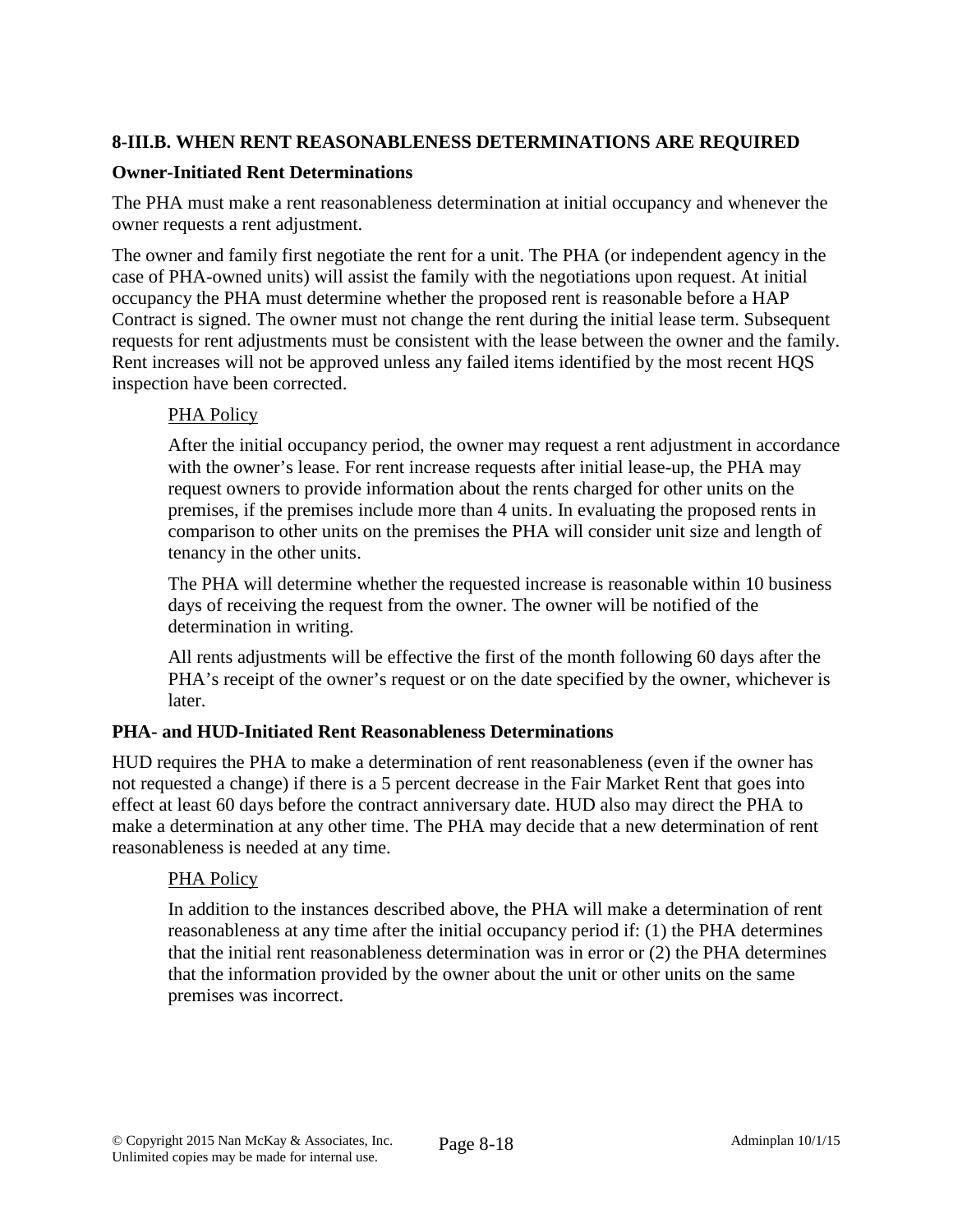# **LIHTC- and HOME-Assisted Units [24 CFR 982.507(c)]**

For units receiving low-income housing tax credits (LIHTCs) or units assisted under HUD's HOME Investment Partnerships (HOME) Program, a rent comparison with unassisted units is not required if the voucher rent does not exceed the rent for other LIHTC- or HOME-assisted units in the project that are not occupied by families with tenant-based assistance.

For LIHTCs, if the rent requested by the owner does exceed the LIHTC rents for non-voucher families, the PHA must perform a rent comparability study in accordance with program regulations. In such cases, the rent shall not exceed the lesser of: (1) the reasonable rent as determined from the rent comparability study; or (2) the payment standard established by the PHA for the unit size involved.

# **8-III.C. HOW COMPARABILITY IS ESTABLISHED**

# **Factors to Consider**

HUD requires PHAs to take into consideration the factors listed below when determining rent comparability. The PHA may use these factors to make upward or downward adjustments to the rents of comparison units when the units are not identical to the HCV-assisted unit.

- Location and age
- Unit size including the number of rooms and square footage of rooms
- The type of unit including construction type (e.g., single family, duplex, garden, low-rise, high-rise)
- The quality of the units including the quality of the original construction, maintenance and improvements made
- Amenities, services, and utilities included in the rent

# **Units that Must Not Be Used as Comparables**

Comparable units must represent unrestricted market rents. Therefore, units that receive some form of federal, state, or local assistance that imposes rent restrictions cannot be considered comparable units. These include units assisted by HUD through any of the following programs: Section 8 project-based assistance, Section 236 and Section 221(d)(3) Below Market Interest Rate (BMIR) projects, HOME or Community Development Block Grant (CDBG) programassisted units in which the rents are subsidized; units subsidized through federal, state, or local tax credits; units subsidized by the Department of Agriculture rural housing programs, and units that are rent-controlled by local ordinance.

*Note:* Notice PIH 2011-46, issued August 17, 2011, provides further guidance on the issue of what constitutes an assisted unit.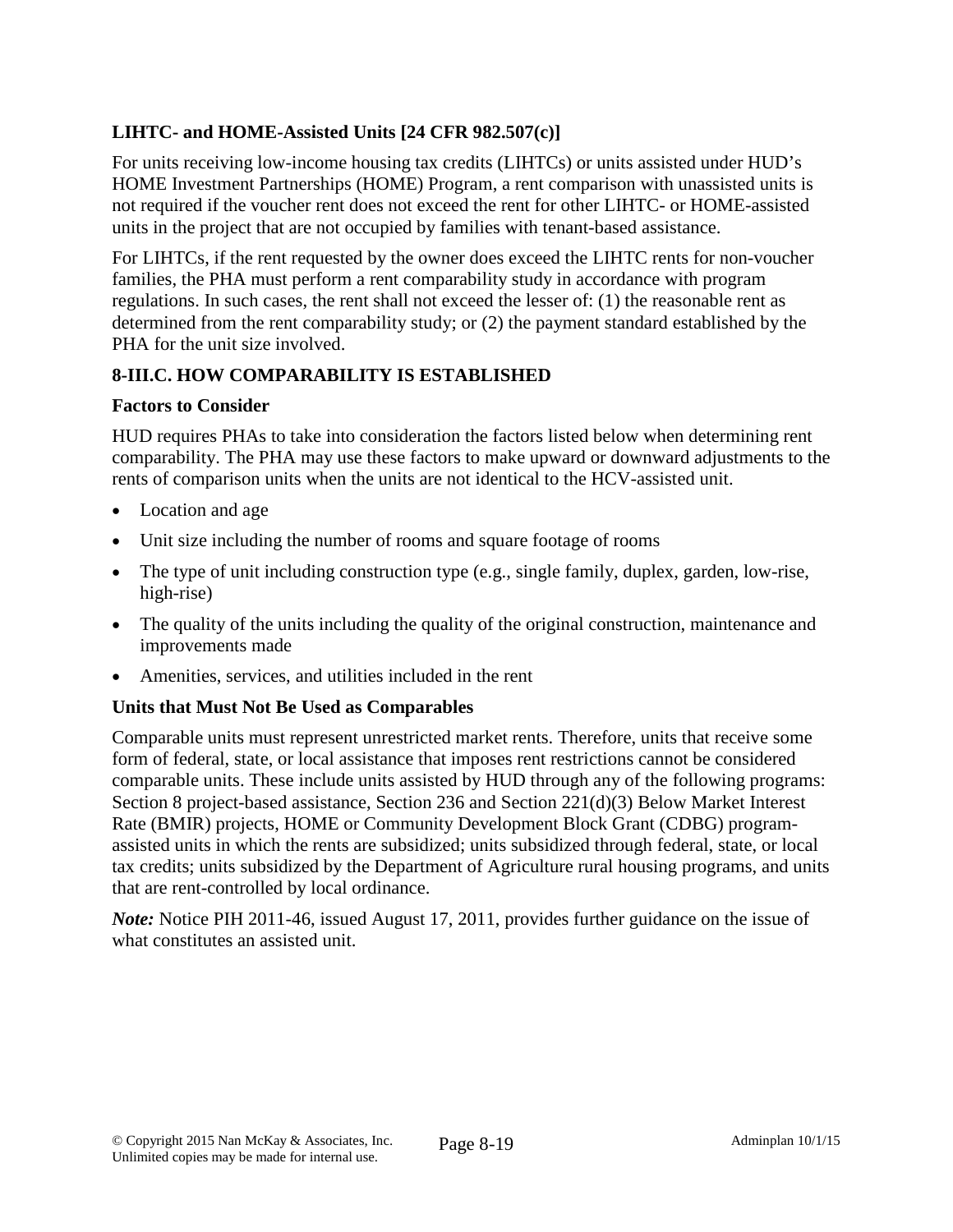# **Rents Charged for Other Units on the Premises**

The Request for Tenancy Approval (HUD-52517) requires owners to provide information, on the form itself, about the rent charged for other unassisted comparable units on the premises if the premises include more than 4 units.

By accepting the PHA payment each month the owner certifies that the rent is not more than the rent charged for comparable unassisted units on the premises. If asked to do so, the owner must give the PHA information regarding rents charged for other units on the premises.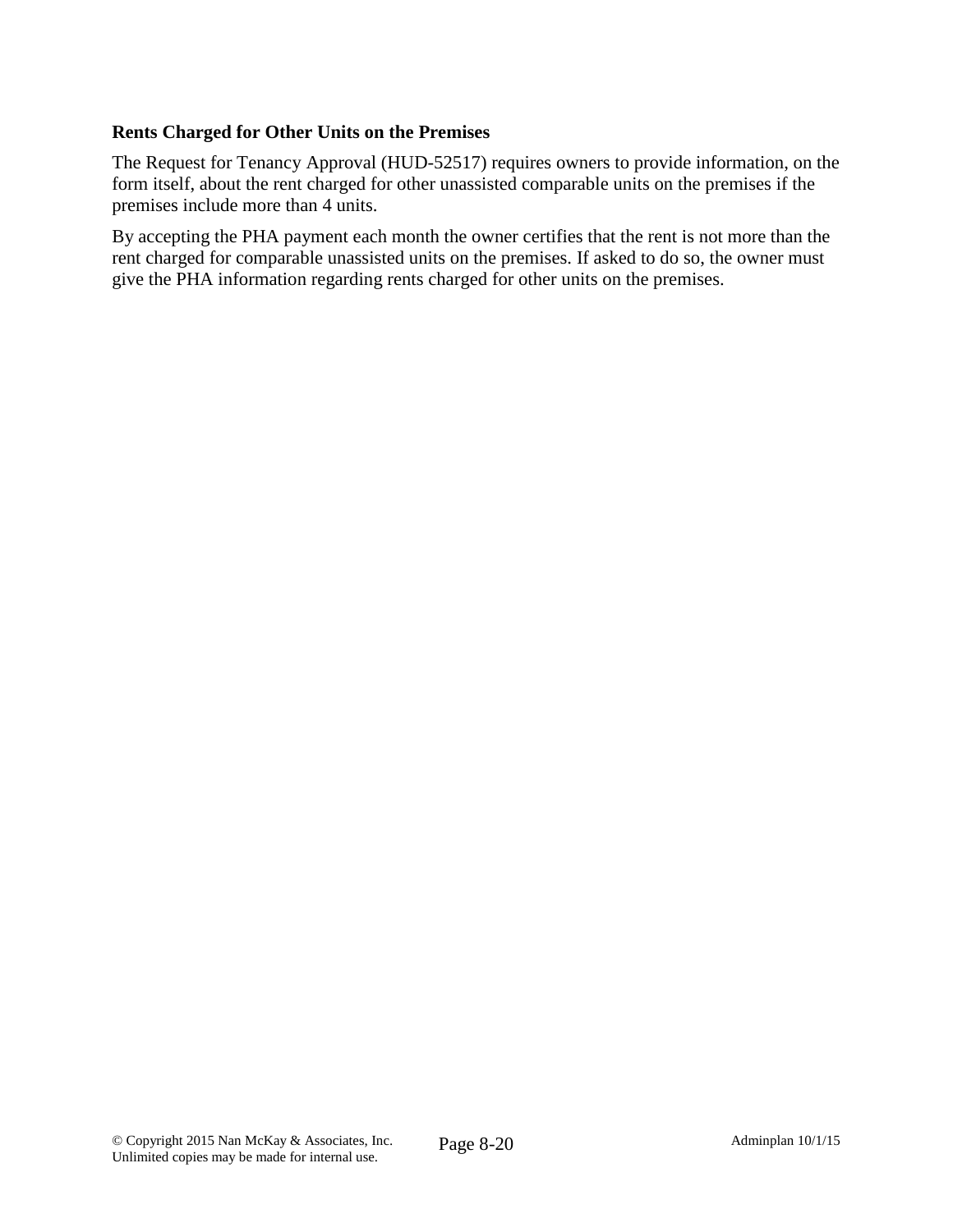# **8-III.D. PHA RENT REASONABLENESS METHODOLOGY**

### **How Market Data Is Collected**

#### PHA Policy

The PHA will collect and maintain data on market rents in the PHA's jurisdiction. Information sources include newspapers, realtors, market surveys, inquiries of owners and other available sources. The data will be maintained by bedroom size and market areas. Market areas may be defined by zip codes, census tract, neighborhood, and identifiable natural or man-made boundaries. The data will be updated on a yearly basis. The previous information will be purged, but will be accessible if needed for rent reasonableness.

### **How Rents Are Determined**

### PHA Policy

The rent for a unit proposed for HCV assistance will be compared to the rent charged for comparable units in the same market area. The PHA will develop a range of prices for comparable units by bedroom size within defined market areas. Units proposed for HCV assistance will be compared to the units within this rent range. Because units may be similar, but not exactly like the unit proposed for HCV assistance, the PHA may make adjustments to the range of prices to account for these differences.

The adjustment must reflect the local market. Not all differences in units require adjustments (e.g., the presence or absence of a garbage disposal may not affect the rent in some market areas).

Adjustments may vary by unit type (e.g., a second bathroom may be more valuable in a three-bedroom unit than in a two-bedroom).

The adjustment must reflect the rental value of the difference—not its construction costs (e.g., it might cost \$20,000 to put on a new roof, but the new roof might not make any difference in what a tenant would be willing to pay because rental units are presumed to have functioning roofs).

When a comparable project offers rent concessions (e.g., first month rent-free, or reduced rent) reported monthly rents will be adjusted accordingly. For example, if a comparable project reports rents of \$500/month but new tenants receive the first month's rent free, the actual rent for the unit would be calculated as follows:  $$500 \times 11$  months =  $5500/12$ months  $=$  actual monthly rent of \$488.

The PHA will notify the owner of the rent the PHA can approve based upon its analysis of rents for comparable units. The owner may submit information about other comparable units in the market area. The PHA will confirm the accuracy of the information provided and consider this additional information when making rent determinations. The owner must submit any additional information within 5 business days of the PHA's request for information or the owner's request to submit information.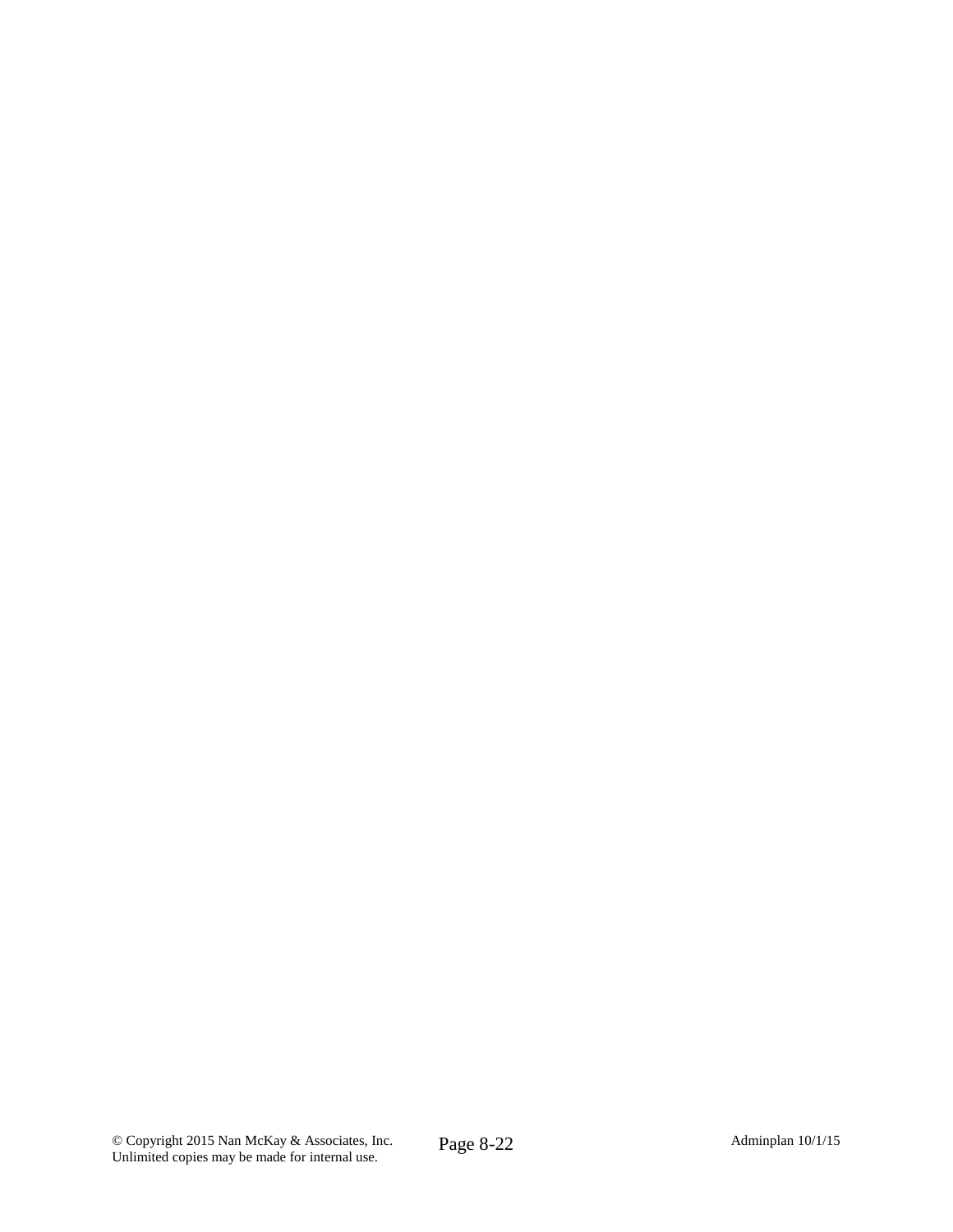# **EXHIBIT 8-1: OVERVIEW OF HUD HOUSING QUALITY STANDARDS**

Note: This document provides an overview of HQS. For more detailed information see the following documents:

- 24 CFR 982.401, Housing Quality Standards (HQS)
- Housing Choice Voucher Guidebook, Chapter 10.
- HUD Housing Inspection Manual for Section 8 Housing
- HUD Inspection Form, form HUD-52580 (3/01) and Inspection Checklist, form HUD-52580-A (9/00)

#### **Sanitary Facilities**

The dwelling unit must include sanitary facilities within the unit. The sanitary facilities must be usable in privacy and must be in proper operating condition and adequate for personal cleanliness and disposal of human waste.

#### **Food Preparation and Refuse Disposal**

The dwelling unit must have space and equipment suitable for the family to store, prepare, and serve food in a sanitary manner.

#### **Space and Security**

The dwelling unit must provide adequate space and security for the family. This includes having at least one bedroom or living/sleeping room for each two persons.

#### **Thermal Environment**

The unit must have a safe system for heating the dwelling unit. Air conditioning is not required but if provided must be in proper operating condition. The dwelling unit must not contain unvented room heaters that burn gas, oil, or kerosene. Portable electric room heaters or kitchen stoves with built-in heating units are not acceptable as a primary source of heat for units located in climatic areas where permanent heat systems are required.

#### **Illumination and Electricity**

Each room must have adequate natural or artificial illumination to permit normal indoor activities and to support the health and safety of occupants. The dwelling unit must have sufficient electrical sources so occupants can use essential electrical appliances. Minimum standards are set for different types of rooms. Once the minimum standards are met, the number, type and location of electrical sources are a matter of tenant preference.

#### **Structure and Materials**

The dwelling unit must be structurally sound. Handrails are required when four or more steps (risers) are present, and protective railings are required when porches, balconies, and stoops are thirty inches or more off the ground. The elevator servicing the unit must be working [if there is one]. Manufactured homes must have proper tie-down devices capable of surviving wind loads common to the area.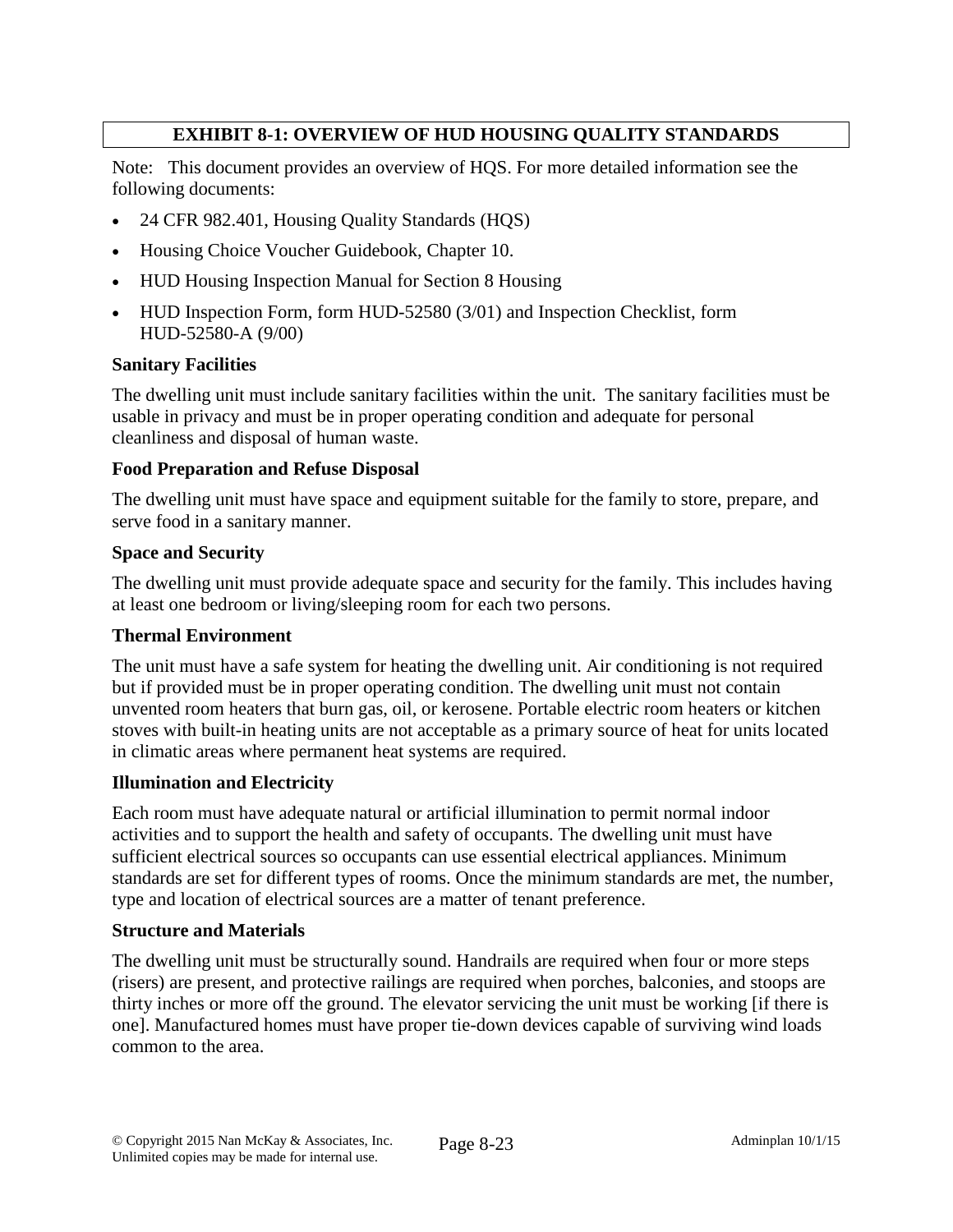# **Interior Air Quality**

The dwelling unit must be free of air pollutant levels that threaten the occupants' health. There must be adequate air circulation in the dwelling unit. Bathroom areas must have one openable window or other adequate ventilation. Any sleeping room must have at least one window. If a window was designed to be opened, it must be in proper working order.

### **Water Supply**

The dwelling unit must be served by an approved public or private water supply that is sanitary and free from contamination. Plumbing fixtures and pipes must be free of leaks and threats to health and safety.

### **Lead-Based Paint**

Lead-based paint requirements apply to dwelling units built prior to 1978 that are occupied or can be occupied by families with children under six years of age, excluding zero bedroom dwellings. Owners must:

- Disclose known lead-based paint hazards to prospective tenants before the lease is signed,
- provide all prospective families with "Protect Your Family from Lead in Your Home",
- Stabilize deteriorated painted surfaces and conduct hazard reduction activities when identified by the PHA
- Notify tenants each time such an activity is performed
- Conduct all work in accordance with HUD safe practices
- As part of ongoing maintenance ask each family to report deteriorated paint.

For units occupied by environmental intervention blood lead level (lead poisoned) children under six years of age, a risk assessment must be conducted (paid for by the PHA). If lead hazards are identified during the risk assessment, the owner must complete hazard reduction activities.

See HCV GB p. 10-15 for a detailed description of these requirements. For additional information on lead-based paint requirements see 24 CFR 35, Subparts A, B, M, and R.

#### **Access**

Use and maintenance of the unit must be possible without unauthorized use of other private properties. The building must provide an alternate means of exit in case of fire.

#### **Site and Neighborhood**

The site and neighborhood must be reasonably free from disturbing noises and reverberations, excessive trash or vermin, or other dangers to the health, safety, and general welfare of the occupants.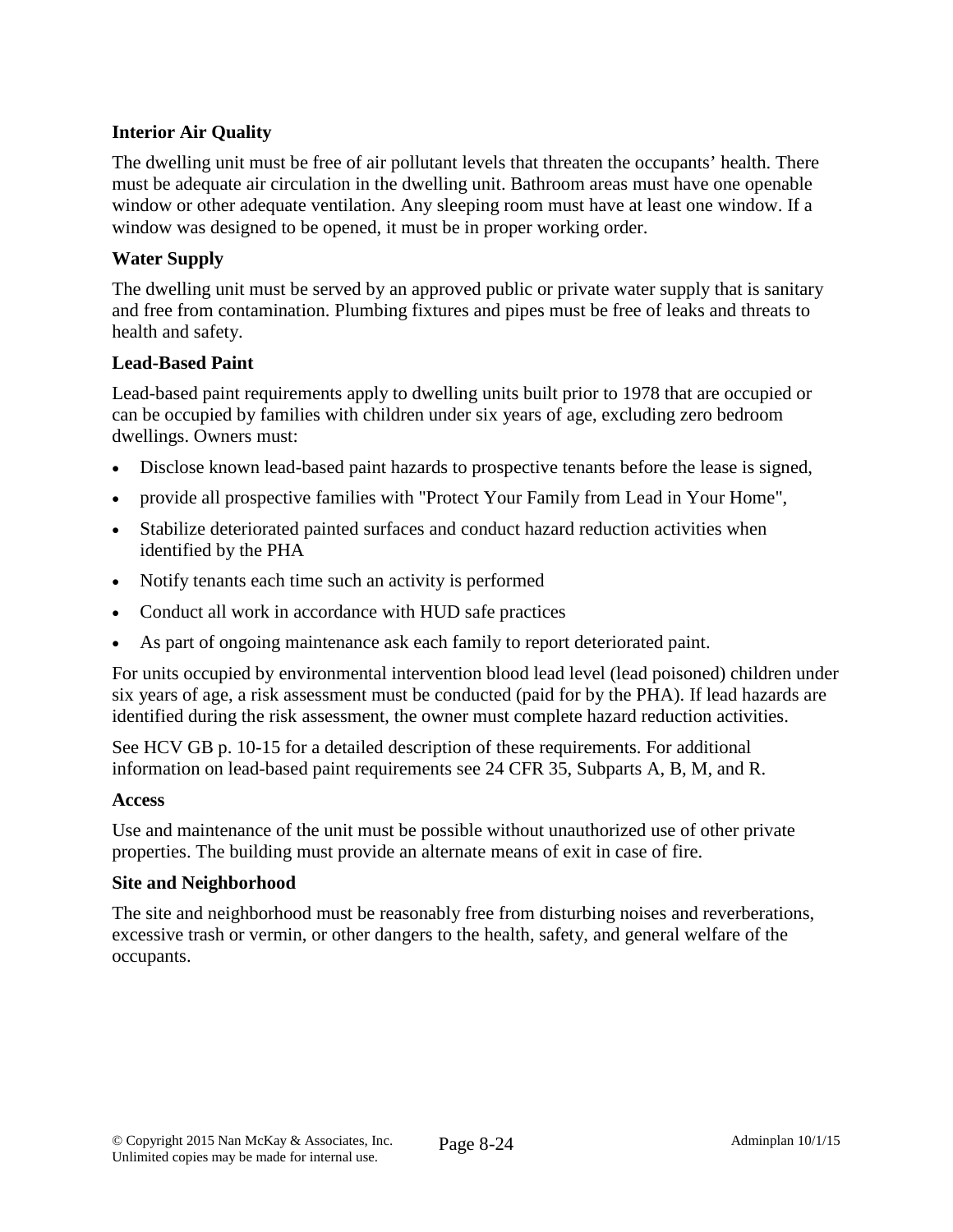# **Sanitary Condition**

The dwelling unit and its equipment must be in sanitary condition and free of vermin and rodent infestation. The unit must have adequate barriers to prevent infestation.

#### **Smoke Detectors**

Smoke detectors must be installed in accordance with and meet the requirements of the National Fire Protection Association Standard (NFPA) 74 (or its successor standards). If the dwelling unit is occupied by any person with a hearing impairment, smoke detectors must have an appropriate alarm system as specified in NFPA 74 (or successor standards).

### **Hazards and Heath/Safety**

The unit, interior and exterior common areas accessible to the family, the site, and the surrounding neighborhood must be free of hazards to the family's health and safety.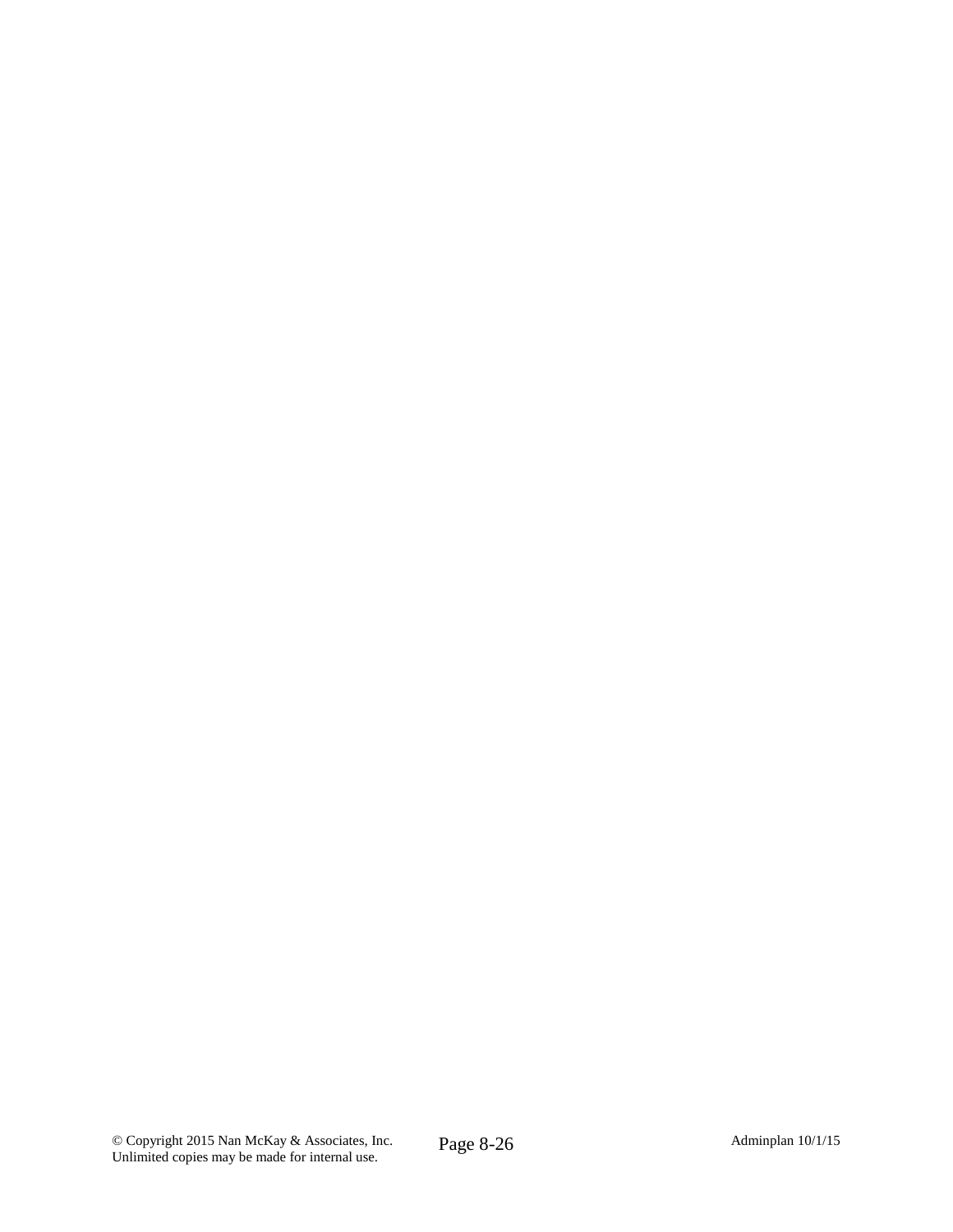# **EXHIBIT 8-2: SUMMARY OF TENANT PREFERENCE AREAS RELATED TO HOUSING QUALITY**

Note: This document provides an overview of unit and site characteristics and conditions for which the family determines acceptability. For more detailed information see the following documents:

- Housing Choice Voucher Guidebook, Chapter 10.
- HUD Housing Inspection Manual for Section 8 Housing
- HUD Inspection Form, form HUD-52580 (3/01) and Inspection Checklist, form HUD-52580-A (9/00)

Provided the minimum housing quality standards have been met, HUD permits the family to determine whether the unit is acceptable with regard to the following characteristics.

- *Sanitary Facilities*. The family may determine the adequacy of the cosmetic condition and quality of the sanitary facilities, including the size of the lavatory, tub, or shower; the location of the sanitary facilities within the unit; and the adequacy of the water heater.
- *Food Preparation and Refuse Disposal*. The family selects size and type of equipment it finds acceptable. When the family is responsible for supplying cooking appliances, the family may choose to use a microwave oven in place of a conventional oven, stove, or range. When the owner is responsible for providing cooking appliances, the owner may offer a microwave oven in place of an oven, stove, or range only if other subsidized and unsubsidized units on the premises are furnished with microwave ovens only. The adequacy of the amount and type of storage space, the cosmetic conditions of all equipment, and the size and location of the kitchen are all determined by the family.
- *Space and Security*. The family may determine the adequacy of room sizes and room locations. The family is also responsible for deciding the acceptability of the type of door and window locks.
- *Energy conservation items*. The family may determine whether the amount of insulation, presence of absence of storm doors and windows and other energy conservation items are acceptable.
- *Illumination and Electricity*. The family may determine whether the location and the number of outlets and fixtures (over and above those required to meet HQS standards) are acceptable or if the amount of electrical service is adequate for the use of appliances, computers, or stereo equipment.